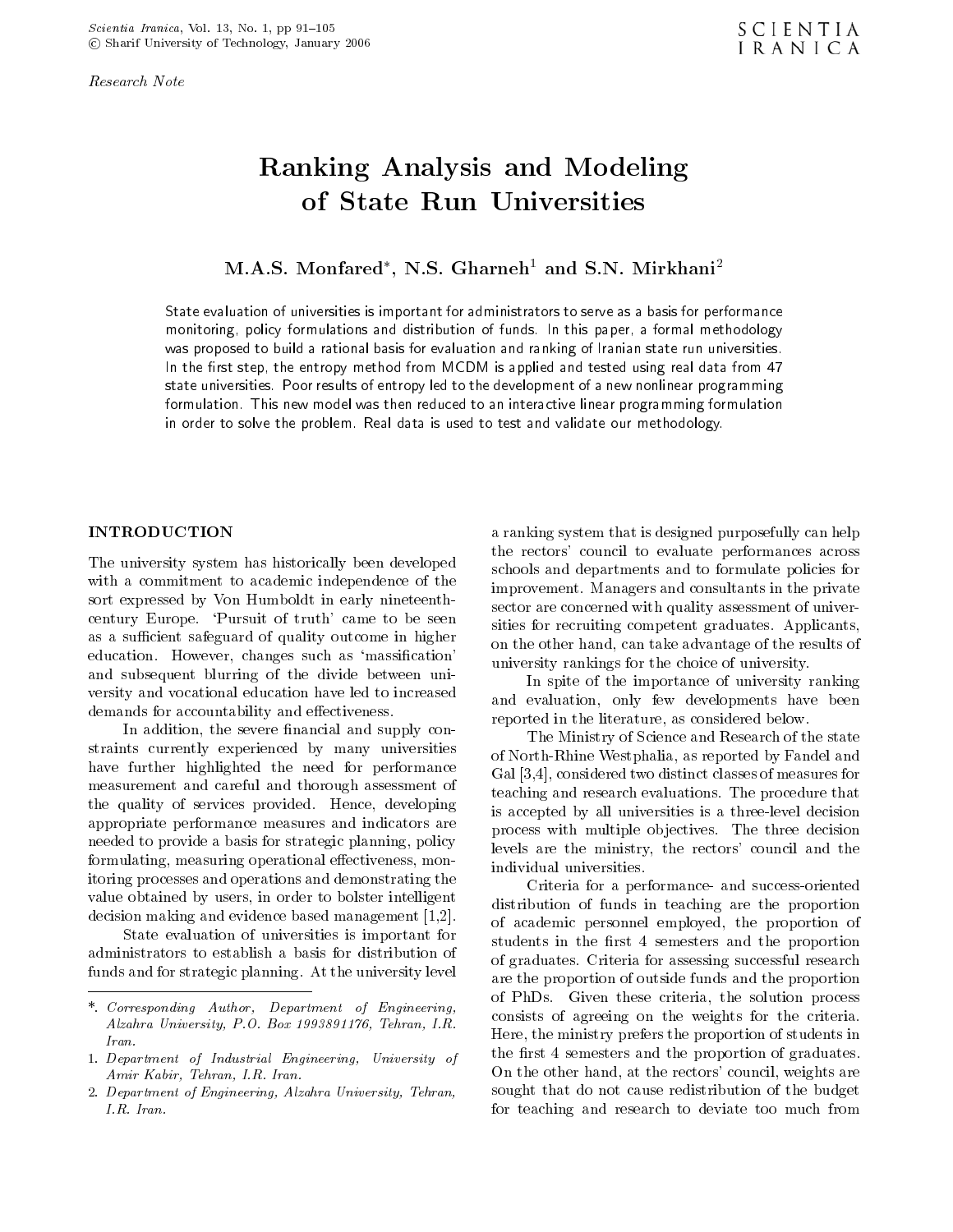the actual distribution of funds among universities. Each individual university, however, is interested in weights that lead to its receiving the lion's share of the redistribution budget. The con
icting situations make the model structure vitally important.

The University of Pittsburgh has developed an On-line Student Survey System (OS3) to facilitate EC <sup>2000</sup> assessment and cross-institutional benchmarking [5]. OS3 allows multiple engineering schools to conduct customized, routine program evaluations using web-based surveys specically designed to meet EC <sup>2000</sup> ob jectives. Since its inception, seven engineering schools have adopted OS3.

Differences across UK universities in 1993 life as is sciences students' degree performance were investigated by Bratti using individual-level data from the universities' statistical record [6]. Differences across universities are analyzed by specifying and estimating a subject-specic educational production function. Even after including <sup>a</sup> wide range of controls for the quality of students, significant differences emerge across universities in students' degree performance. <sup>A</sup> twostage estimation procedure was applied to find evidence that a large part of 'university effects' cannot be explained by the kind of institutional inputs commonly used in the literature on school quality. Finally, comparison was made between the unadjusted rankings of universities, based on the proportion of 'good' (first and upper second class honors) degrees awarded and that based on the estimated probability of <sup>a</sup> `good' degree obtained from the micro econometric model. Significant differences were found between the two indicators of the universities' performance.

Another development reported in literature by Weeks [7] is <sup>a</sup> benchmarking system that compares the ways in which university teachers are prepared for their teaching role. This was developed for the Queensland University of Technology. Therefore, as university evaluation is a complex task, it is not useful to build <sup>a</sup> ranking and evaluation model that aims to furnish all different motivations and objectives at different levels.

In this research, the development of <sup>a</sup> model for state level evaluation of Iranian universities is considered. Here, <sup>a</sup> university is characterized by different performance measures and productivity indicators. The developed ranking model benefits from these measures and indicators and proposes a grade for each university, as will be discussed in this paper.

This paper is organized as in the following. First, an understanding of the ranking and evaluation problem in Iranian state universities is developed. Then, different approaches for modeling this problem are  $R_{\text{eputation}}$ . investigated and it is shown that the conventional entropy method from MADM literature cannot sufficiently model this problem. After that, a new interac-

tive mathematical programming model is proposed and implemented which leads to superior results. Finally, a conclusion will be presented by a considering ways to improve the modeling approaches.

# STATE OF THE PROBLEM

The metrics used here are based on the definitions put forward by the National Iranian Productivity Organization (NIPO) [8]. Accordingly, a productivity indicator measures the ratio of outputs against inputs, while <sup>a</sup> performance measure describes the working nature of the university system, regardless of its immediate outcomes. Five out of twenty metrics are classied as productivity indicators, which are denoted by  $i4$ ,  $i6$ ,  $i7$ ,  $i9$  and  $i10$ , as illustrated in Table 1. The rest are classied as performance measures, which are denoted by  $i1$  i3,  $i5$ ,  $i8$  and  $i11$  i20, as illustrated in Table 1.

The Office for Productivity and Administrative Developments (OPAD) of the Ministry of Science has taken regular data from 47 universities all around the country, starting from 1997 [8]. A sample data for the year 1999 is exhibited in Table 2 for i1 to i10. Table 3 contains data for i11 to i20 for the same year of 1999.

Using these metrics, a committee of experts from the OPAD has currently classied 47 state universities into three grades, namely grade one universities (G1), grade two universities (G2) and grade three universities (G3), as illustrated in Figure 1.

In fact, this analysis was not exclusively based on numerical data, but, also, influenced by past performance and reputation. Unless there is a sound model to support the ranking scheme, it is understandable that publicity regarding current ad-hoc rankings could lead to administrative disputes. It is for this reason that the performed analysis by OPAD was undertaken informally and for internal consumption only.

The major issue with the present grading scheme, as illustrated in Figure 1, is that it is sub jected to human judgment. The problem of interest to this paper is how to exploit the rationale behind this grading scheme and present it in a more systematic and quantitative based fashion. Hence, the problem in this undertaking is to develop a university ranking formal



Figure 1. The present grading scheme.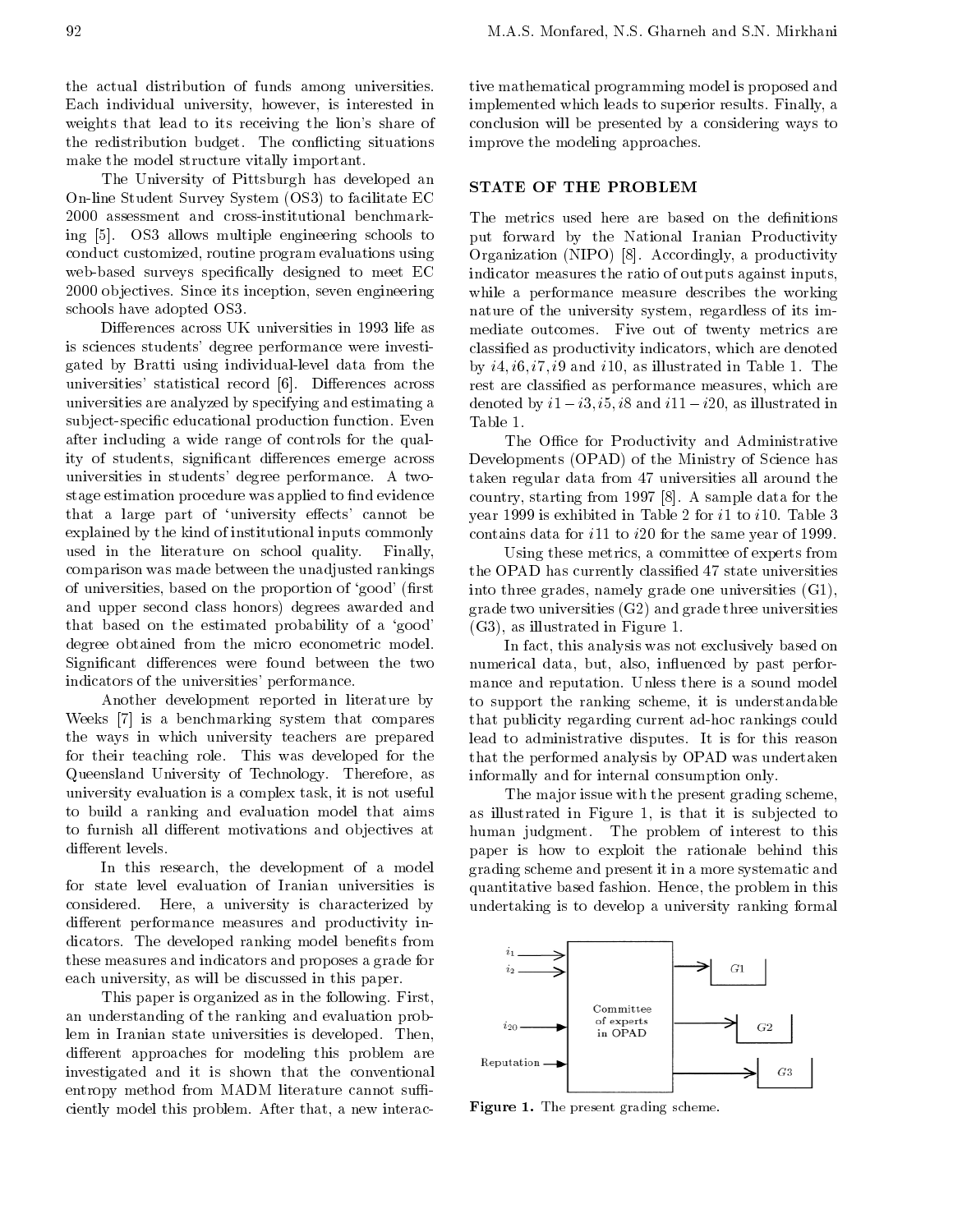| Metrics           | Definition                                                  | Type                                                |
|-------------------|-------------------------------------------------------------|-----------------------------------------------------|
| $\left( i\right)$ |                                                             |                                                     |
| $\mathbf{1}$      | Average number of faculty members per                       | Performance                                         |
|                   | each major (undergraduate level)                            |                                                     |
| $\sqrt{2}$        | Books per student                                           | Performance                                         |
| 3                 | Invited faculty members to local faculty members            | Performance                                         |
| $\overline{4}$    | Lecture hours per year per faculty                          | Productivity                                        |
| 5                 | Staffs per student                                          | Performance                                         |
| $\boldsymbol{6}$  | Budget allocated for procurement of material for teaching   | productivity                                        |
|                   | and research to total budget                                |                                                     |
| $\overline{7}$    | Budget allocated to labs and workshops to total budget      | Productivity                                        |
| 8                 | Budget allocated to books and periodicals to total budget   | Performance                                         |
| 9                 | Budget allocated for research activities to total budget    | Productivity                                        |
| 10                | Budget allocated for sabbatical to total budget             | Productivity                                        |
| 11                | Faculty receivable due to extra lecturing hours             | Performance                                         |
|                   | to total faculty receivable                                 |                                                     |
| 12                | Total budget per student                                    | Performance                                         |
| 13                | Extra income made by contracts to total budget              | Performance                                         |
| 14                | Students per faculty                                        | Performance                                         |
| 15                | Number of assistant professors to faculty members           | Performance                                         |
| 16                | Number of associate professors to faculty members           | Performance                                         |
| 17                | Number of full professors to faculty members                | $\label{eq:Performance} \operatorname{Performance}$ |
| 18                | Number of lecturers to faculty members                      | Performance                                         |
| 19                | Renovation budget to total budget                           | Performance                                         |
| 20                | Professors*4+associate professors*3+assistant professors*2+ | Performance                                         |
|                   | lecturers to faculty members                                |                                                     |

Table 1. Productivity indicators and performance measures.

model that employs numerical metric data as input and generates university grades as output, as illustrated in Figure 2.

The advantages of this formal modeling are many. The first advantage is that a formal model can explain the outcome decisions using <sup>a</sup> systematic and algorithmic procedure. This is where the current ad-hoc model is based on an experts view with no explanation power. The second advantage of a formal model is that a university that is rated G2 or G3 can back-track its metrics and find out exactly where the weaknesses are. The third advantage of a formal model



Figure 2. The proposed modeling logic.

is that it is possible to perform inconsistency analysis. Inconsistency refers here to the difference between a grade assigned by an experts' committee and the grade suggested by the model. Inconsistency analysis helps human experts and, also, the model builder to work on their differences and, hence, improve the decision model. A fourth advantage of a formal model is that it provides a mechanism for upgrading and downgrading the status of the universities according to the changes that take place in their metrics.

## PROBLEM MODELING

## Modeling Techniques

Techniques for modeling the ranking problem are essentially considered in the framework of the Multiple Criteria Decision Making (MCDM) discipline [9]. Techniques include distance minimizing, linear programming, goal programming, Linear Programming for Multidimensional Analysis of Preference (LINMAP), weighted least square, eigenvalue, entropy, data min-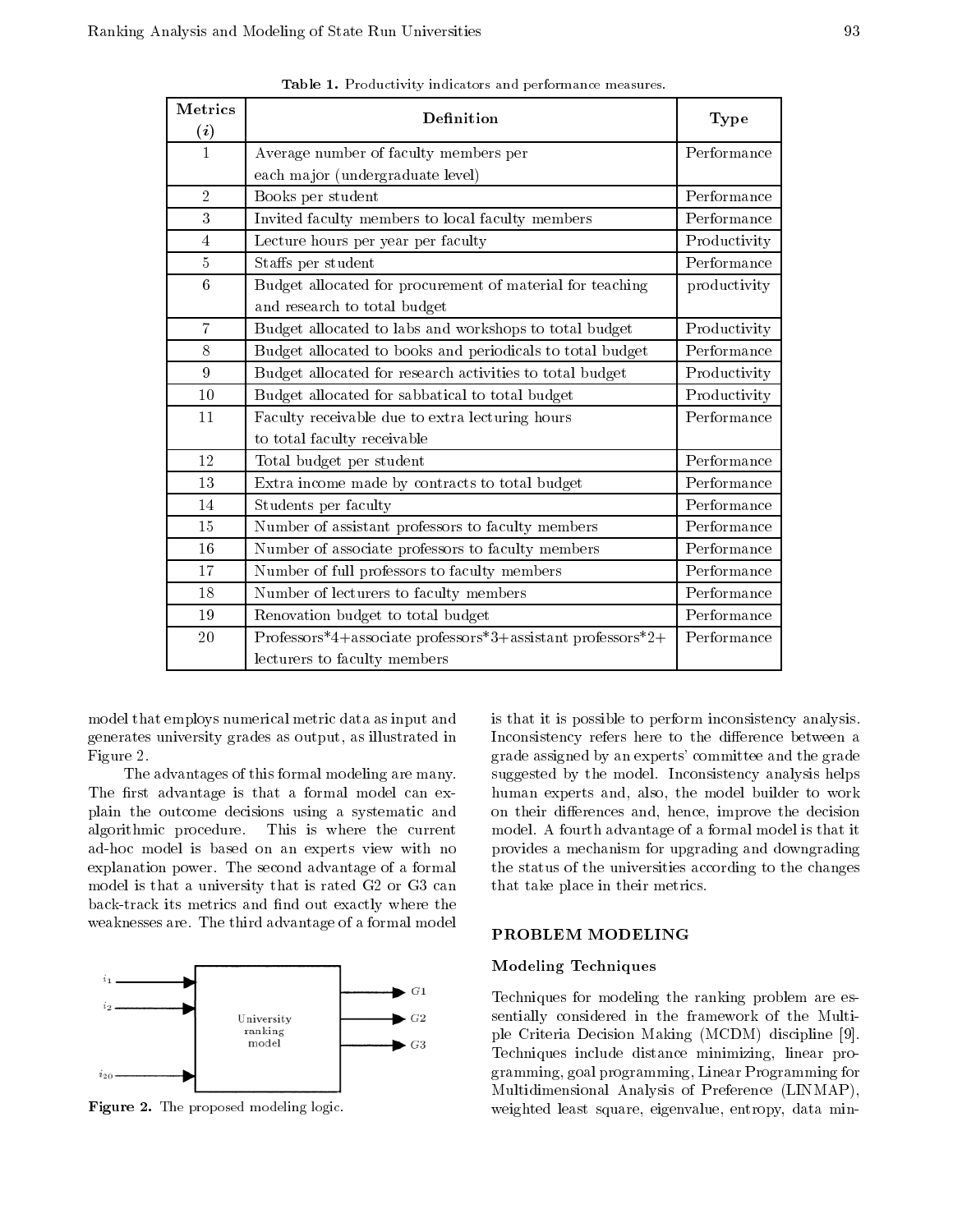**Table 2.** Data for  $i = 1$  to  $i = 10$  (1999).

| $(\bm{J})^{\dagger}$ | <b>University Name</b>                 |         |                  |                 |                   |                  |                   |                      |                  |                    | $i=1 i=2 i=3 i=4 i=5 i=6 i=7 i=8 i=9 i=10 $ |
|----------------------|----------------------------------------|---------|------------------|-----------------|-------------------|------------------|-------------------|----------------------|------------------|--------------------|---------------------------------------------|
| $\mathbf{1}$         | Isfahan University of Technology       | 8.1     | 9.127            | 34              | 46                | 14.4             | $2.34\,$          | 8.97                 | $\overline{4}$   | 7.14               | 0.8                                         |
| $\sqrt{2}$           | Esfahan                                | 6.7     | 17               | 17              | 43.1              | 6.4              | 4.02              | 7.74                 | 3.78             | 4.24               | 0.57                                        |
| 3                    | Shiraz                                 | 11.1    | 20.61            | 44              | 64.41             | $11.1\,$         | 4.53              | 5.39                 | 6.26             | $5.\overline{33}$  | 0.52                                        |
| $\overline{4}$       | Allame-Tabatabaei                      | 10.9    | $\ast$           | 127             | 32.4              | 4.8              | 2.09              | 0.26                 | 0.78             | 2.14               | 0.26                                        |
| $\overline{5}$       | Khajeh Nasir University of Technology  | 16.9    | 11.92            | 31              | 32.5              | $\,9.9$          | 0.52              | 10.08                | 4.65             | 3.6                | 0.26                                        |
| 6                    | Tarbiyat Modares                       | 2.0     | 29               | 138             | 44.4              | 12               | 1.89              | 4.87                 | 5.4              | 8.5                | $\ast$                                      |
| 7                    | Tehran                                 | 11.8    | 48.78            | 51              | 10.95             | 16.2             | 4.73              | 10.1                 | 4.3              | 3.46               | 0.82                                        |
| 8                    | Shahid Beheshti                        | 13.0    | 31.38            | 110             | 51                | 8.5              | 3.98              | 5.69                 | 3.79             | $\overline{4}$     | 0.57                                        |
| 9                    | Amir Kabir University of Technology    | 8.0     | 17.77            | 69              | 68.76             | $8.9\,$          | 3.48              | 11.07                | 1.58             | 8.55               | 1.49                                        |
| 10                   | Science and Technology of Iran         | 23.7    | 16.77            | 78              | 32.86             | 9.6              | 5.56              | 7.65                 | 4.27             | 12.33              | 0.84                                        |
| 11                   | Sharif University of Technology        | $\ast$  | $\ast$           | $\ast$          | $\ast$            | 12               | 2.11              | 6.65                 | 2.22             | 17.62              | 0.89                                        |
| $12\,$               | Zanjan University of Graduate Studies  | $\ast$  | 124.6            | 73              | 22.04             | 34.6             | 0.73              | 9.04                 | 9.22             | $\overline{21.03}$ | 1.71                                        |
| 13                   | Ferdosi Mashhad                        | 9.2     | 22.4             | 102             | 58.51             | 9.8              | 3.46              | 9.03                 | 3.31             | 4.74               | $1.2\,$                                     |
| 14                   | Tabriz                                 | 4.5     | 31               | 41              | 28.8              | 8.7              | 5.04              | 5.45                 | 4.06             | 2.22               | 1.74                                        |
| 15                   | Yazd                                   | 5.5     | 5.5              | 26              | 48.2              | 5.3              | 1.22              | 6.2                  | 4.15             | 6.84               | 0.62                                        |
| 16                   | Shahid Bahonar                         | 5.0     | 10               | 50              | 37.5              | 5.8              | 3.54              | 7.52                 | 1.73             | $5.2\,$            | 0.76                                        |
| 17                   | Alzahra                                | 10.3    | 28.72            | 70              | 38.22             | 8.8              | 5.12              | 7.69                 | 7.43             | $2.6\,$            | 0.37                                        |
| 18                   | Art                                    | 6.4     | 13.87            | 167             | 23.33             | 8.6              | 5.01              | 5.98                 | 3.22             | 4.86               | 0.79                                        |
| $19\,$               | Tehran Teacher Education University    | 22.8    | 21.92            | 21              | 17.66             | 8.4              | 1.85              | 8.51                 | 1.62             | 3.76               | 0.46                                        |
| 20                   | Shahid Chamran                         | 6.8     | $\overline{26}$  | $\overline{22}$ | $37.9\,$          | 10.5             | 2.67              | 4.98                 | 2.76             | 3.47               | 0.18                                        |
| 21                   | Gilan                                  | 14.4    | 12.57            | 173             | 10.79             | $9.5\,$          | 3.72              | 3.67                 | 3.03             | 2.74               | 0.38                                        |
| 22                   | Mazandaran                             | 8.0     | 35               | 46              | $55.\overline{8}$ | $\overline{7.5}$ | 2.3               | 5.51                 | 3.24             | 1.68               | 0.27                                        |
| 23                   | Sistan-Baloochestan                    | 6.7     | 8.02             | 15              | 30.69             | $5.8\,$          | $\sqrt{2}$        | 4.78                 | 2.69             | 2.87               | 0.27                                        |
| 24                   | Shahrekord                             | 10.0    | $5.5\,$          | $20\,$          | 5.5               | 3.6              | 1.7               | 5.76                 | 2.88             | 5.76               | 0.19                                        |
| 25                   | Kordestan                              | 5.3     | 15.1             | 14              | 15.1              | 4.2              | 2.17              | 4.85                 | 1.85             | 2.62               | 0.18                                        |
| 26                   | Razi                                   | 5.0     | 11.22            | 30              | 11.22             | $\overline{5.2}$ | 3.18              | 1.95                 | 3.18             | 4.5                | 0.21                                        |
| 27                   | Ielam                                  | 6.3     | $\overline{7.2}$ | 51              | $\overline{7.2}$  | 3.7              | 5.96              | 7.62                 | $\overline{2.8}$ | 2.78               | $\overline{0}$                              |
| 28                   | Booali Sina                            | 3.7     | 18.635           | $\overline{4}$  | 18.635            | 5.4              | 0.82              | $3.19\,$             | 0.88             | 3.15               | 0.72                                        |
| 29                   | Lorestan                               | 4.5     | 12               | 16              | 12                | $\overline{5}$   | $2.2\,$           | 12.74                | 1.36             | $2.6\,$            | 0.29                                        |
| 30                   | Persian Gulf                           | 6.8     | 3.4              | 78              | 3.4               | 3.2              | $1.\overline{72}$ | 6.07                 | 3.42             | 3.74               | 0.79                                        |
| 31                   | Yasooj                                 | 8.3     | 12.02            | 90              | 12.02             | 5.8              | 1.64              | 3.16                 | 0.93             | $2.05\,$           | $\overline{0}$                              |
| $32\,$               | Valiasr Rafsanjan                      | 4.4     | $7.6\,$          | 23              | 7.6               | $3.8\,$          | 4.91              | 4.15                 | 0.75             | $6.02\,$           | $\overline{0}$                              |
| $\overline{33}$      | Hormozgan                              | 5.2     | $6\overline{6}$  | 25              | $\frac{1}{6}$     |                  |                   | $2.8$ 1.98 9.63 1.32 |                  | 5.78               | 0.79                                        |
| 34                   | Arak                                   | 4.3     | 15.75            | 27              | 15.75             | 33               | 1.18              | 4.87                 | 1.94             | 3.41               | 0.27                                        |
| 35                   | Imam Khomeini International University | 8.4     | 15.6             | $55\,$          | 15.6              | 47.6             | 2.71              | $5.4\,$              | 2.44             | 3.83               | $\overline{0}$                              |
| 36                   | Sahand University of Technology        | $9.3\,$ | 15.48            | 80              | 15.48             | $33.3\,$         | $2.68\,$          | 6.94                 | 3.85             | 4.79               | 0.07                                        |
| 37                   | Oroomiye                               | $7.0\,$ | $12\,$           | 3               | 12                | 12.1             | 3.63              | 4.57                 | 2.1              | 2.45               | $2.36\,$                                    |
| 38                   | Zanjan                                 | 6.0     | 25.55            | 21              | 25.55             | 10.8             | 0.9               | 6.59                 | 2.91             | 6.03               | 1.32                                        |
| 39                   | Mohaghegh Ardebili                     | 8.7     | 15               | $50\,$          | 15                | $5.3\,$          | 2.59              | 8.5                  | 2.99             | 2.99               | 0.48                                        |
| 40                   | Semnan                                 | 9.0     | 18               | $2.4\,$         | 18                | $5.3\,$          | $2.63\,$          | 11.56                | $2.06\,$         | 2.88               | $0.25\,$                                    |
| 41                   | Kashan                                 | 4.3     | 45               | 88              | 45                | 5                | 8.04              | 2.22                 | $1.17\,$         | $1.5\,$            | $\boldsymbol{0}$                            |
| 42                   | Shahrood                               | 7.5     | $9.2\,$          | 75              | 9.2               | 4.6              | 0.78              | 12.71                | 0.78             | 4.97               | $\overline{0}$                              |
| 43                   | Gorgan                                 | $7.2\,$ | 8.2              | 45              | 8.2               | $5.6\,$          | 1.73              | 6.37                 | $2.86\,$         | 3.14               | 0.99                                        |
| 44                   |                                        |         | $\ast$           |                 | $\ast$            | 3.7              | 1.61              | 14.08                | 1.61             | 2.41               | $\boldsymbol{0}$                            |
|                      | Damghan                                | 7.8     |                  | 6.3             |                   |                  |                   |                      |                  |                    |                                             |
| 45                   | Sabzevar Teacher Education University  | $3.4\,$ | 14.1             | $35\,$          | 14.1              | $6\phantom{.}$   | $1.59\,$          | $5.33\,$             | $1.16\,$         | $2.82\,$           | $\overline{0}$                              |
| $\sqrt{46}$          | Birjand                                | 11.4    | 16.56            | $\overline{4}$  | 16.56             | 8.6              | 4.07              | 4.88                 | 2.44             | 2.62               | 0.21                                        |

y: University index, \*: Missing data,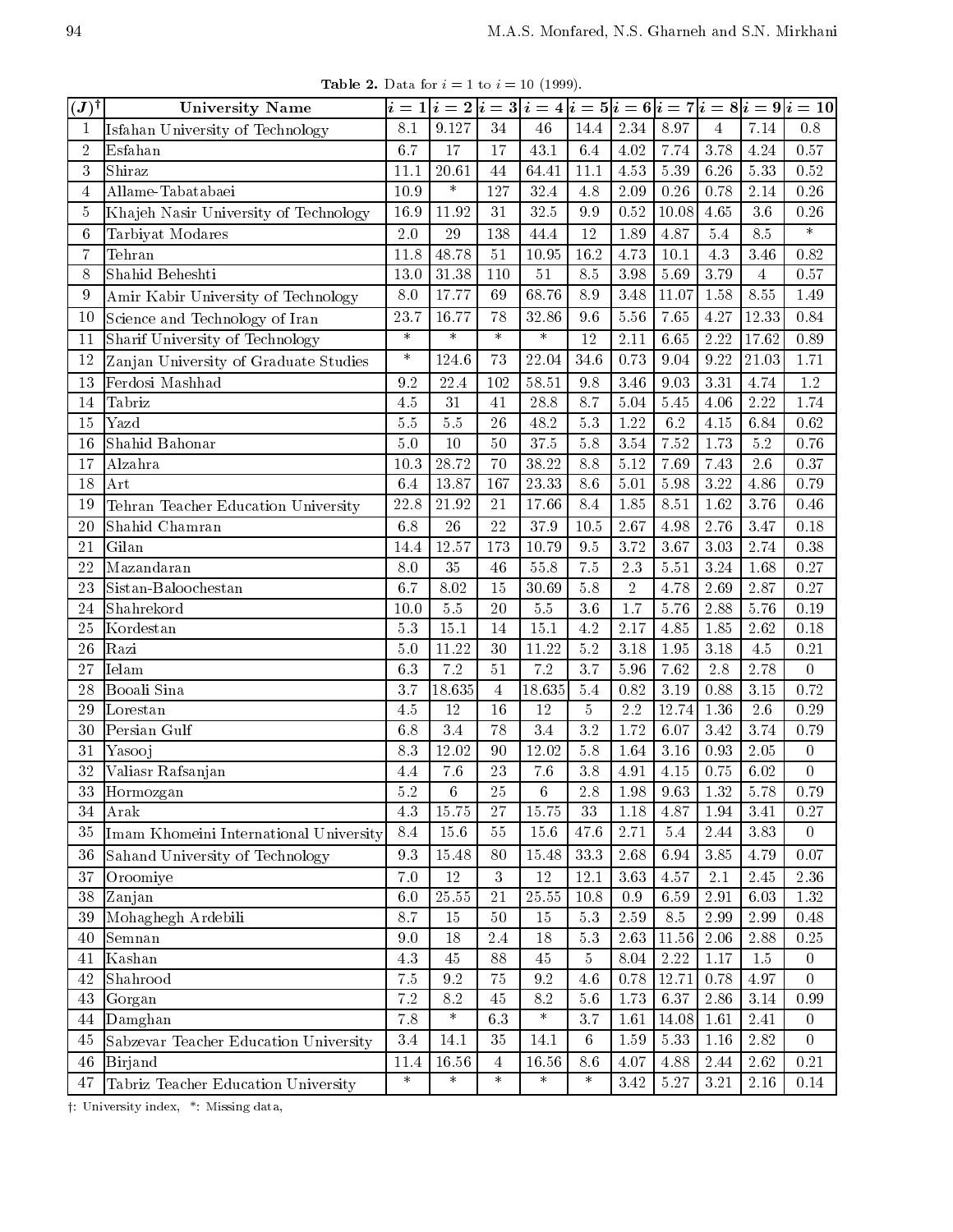| <b>Table 3.</b> Data for $i = 11$ to $i = 20$ (1999). |  |  |  |  |
|-------------------------------------------------------|--|--|--|--|
|-------------------------------------------------------|--|--|--|--|

| 12.71<br>15.2<br>32<br>$\mathbf{1}$<br>3.79<br>5586.4<br>19.517<br>48.9<br>3.3<br>23<br>1.88<br>$\overline{2}$<br>34.5<br>21<br>4.82<br>3869.4<br>18.68<br>23.716<br>10.9<br>$3.3\,$<br>50.6<br>1.66<br>$2\sqrt{3}$<br>3<br>6.56<br>6507.3<br>19<br>23.785<br>38.6<br>9.7<br>$40.2\,$<br>1.87<br>10.2<br>25.29<br>21<br>4.47<br>4817.1<br>20.058<br>44.2<br>10.6<br>1.1<br>58.9<br>1.72<br>$\overline{4}$<br>$\ast$<br>5<br>0.59<br>5949.8<br>0.559<br>2.7<br>20<br>16.05<br>0.5<br>36.4<br>1.58<br>65.3<br>6.67<br>11754.3<br>2.1<br>21.8<br>30<br>6<br>14.45<br>10.461<br>10.8<br>1.93<br>$\overline{7}$<br>18<br>42.3<br>32.2<br>$20\,$<br>4.62<br>9145.1<br>14.314<br>13.8<br>1.17<br>2.05<br>22<br>8<br>2.77<br>6890.8<br>15.065<br>43.1<br>15.6<br>23.7<br>1.89<br>19.91<br>5.7<br>9<br>7.68<br>8437.9<br>12.41<br>17.137<br>50.3<br>9.1<br>34.8<br>33.4<br>1.82<br>4.8<br>7679.0<br>22.142<br>$55.3\,$<br>$10\,$<br>7.94<br>26.07<br>8.6<br>3.8<br>32<br>19<br>1.84<br>$\ast$<br>18<br>$2.26\,$<br>3.43<br>5146.1<br>10.97<br>27.149<br>48<br>18.9<br>13.9<br>11<br>$\ast$<br>$12\,$<br>85<br>$\overline{5}$<br>66<br>2.25<br>67631.8<br>13.68<br>4.05<br>4.91<br>10<br>$32\,$<br>29<br>13<br>4.7<br>5304.2<br>15.92<br>19.396<br>11<br>46.1<br>1.67<br>6<br>5<br>32<br>8.55<br>8658.9<br>18.22<br>14.693<br>37.2<br>13<br>42.9<br>14<br>1.76<br>15<br>24.3<br>10<br>72.3<br>1.27<br>6.58<br>6411.7<br>25.48<br>12.575<br>0.7<br>60<br>58<br>32.9<br>$5.2\,$<br>15<br>16<br>4.64<br>4039.0<br>17.12<br>23.219<br>$\mathbf 1$<br>1.44<br>$\mathbf{1}$<br>31<br>17<br>2.97<br>6466.6<br>16.69<br>12.576<br>42.7<br>5.2<br>49.7<br>1.55<br>$\ast$<br>$\ast$<br>78<br>59<br>18<br>7.17<br>5632.5<br>14.58<br>14<br>1.18<br>$\overline{4}$<br>65.3<br>$2\sqrt{3}$<br>19<br>4.62<br>8469.2<br>24.79<br>9.3<br>8.2<br>46.3<br>1.75<br>10.461<br>$20\,$<br>5374.0<br>10.9<br>21.451<br>$2.9\,$<br>6.2<br>3.7<br>56.3<br>$33\,$<br>5.28<br>1.48<br>$\ast$<br>16.33<br>35.3<br>$52\,$<br>21<br>4.27<br>6399.7<br>15.347<br>2.4<br>59.5<br>1.37<br>$22\,$<br>483<br>3<br>70<br>5.64<br>7342.9<br>24.87<br>13.578<br>44.9<br>1.56<br>1.4<br>$\ast$<br>15.2<br>16<br>23<br>7.66<br>31.685<br>1.1<br>83.5<br>1.16<br>3906.1<br>0.2<br>$\ast$<br>$\ast$<br>2.82<br>24<br>2962.6<br>23.447<br>40<br>59.3<br>55<br>1.39<br>2.88<br>$\ast$<br>$\ast$<br>83<br>25<br>5062.3<br>16.54<br>15.6<br>$32\,$<br>5.36<br>0.7<br>1.16<br>$26\,$<br>22.23<br>18.824<br>36.8<br>56.3<br>$42\,$<br>1.34<br>3.93<br>4804.5<br>0.8<br>0.4<br>$\ast$<br>$\ast$<br>$27\,$<br>4542.3<br>$11.5\,$<br>85.6<br>$55\,$<br>5.81<br>12.98<br>24.154<br>1.09<br>$\ast$<br>28<br>7.3<br>4295.2<br>18.1<br>23.959<br>31.1<br>4.1<br>60.2<br>44<br>1.35<br>$\ast$<br>$\ast$<br>81<br>29<br>1.95<br>2840.2<br>0.081<br>25.9<br>73.2<br>1.25<br>8.14<br>$\ast$<br>$\ast$<br>$23.5\,$<br>62<br>30<br>6204.9<br>36.83<br>22.725<br>76.5<br>1.24<br>3.75<br>$\ast$<br>$\ast$<br>18<br>82<br>66<br>$1.18\,$<br>31<br>8.37<br>4038.8<br>9.95<br>26.62<br>$\ast$<br>$\ast$<br>$\ast$<br>32<br>1907.7<br>16.69<br>31.273<br>15.9<br>84.1<br>1.16<br>21.91<br>$\ast$<br>33<br>5.2<br>2877.4<br>15.83<br>50.673<br>30.8<br>1.9<br>67.3<br>14<br>1.35<br>$25.12\,$<br>1.37<br>34<br>2.1<br>21<br>8.97<br>5535.6<br>24.463<br>33.7<br>58.9<br>1.1<br>$\ast$<br>$35\,$<br>2.35<br>83<br>4589.5<br>11.61<br>19.685<br>47.6<br>0.7<br>5.17<br>1.49<br>$\ast$<br>$\ast$<br>33.3<br>4.2<br>3.03<br>13.194<br>66.7<br>1.33<br>36<br>5921.0<br>148<br>$37\,$<br>16.792<br>33.9<br>$2.1\,$<br>0.39<br>6815.8<br>14.4<br>5.2<br>57.4<br>35<br>1.49<br>$\ast$<br>38<br>0.34<br>6685.1<br>4.61<br>15.962<br>33.8<br>56<br>1.35<br>0.8<br>64.6<br>$\ast$<br>39<br>0.37<br>4524.2<br>27.7<br>18.058<br>23.3<br>$\mathbf{1}$<br>74.8<br>$24\,$<br>1.24<br>$\ast$<br>$\ast$<br>75<br>21.3<br>5.08<br>21.25<br>22.991<br>48<br>1.18<br>40<br>4895.8<br>$\ast$<br>$\ast$<br>12.4<br>35.1<br>62.3<br>4.78<br>4435.0<br>23.114<br>16<br>1.04<br>41<br>$\ast$<br>19.069<br>19.3<br>$2\,7$<br>42<br>7.05<br>3729.7<br>16.49<br>0.7<br>73.1<br>1.14<br>3.67<br>36.3<br>50<br>43<br>3646.5<br>16.97<br>30.888<br>1.5<br>15<br>60.4<br>1.44<br>$\ast$<br>$\ast$<br>$\ast$<br>$26.213\,$<br>$31.9\,$<br>44<br>3.33<br>2017.9<br>68.1<br>68<br>1.32<br>$\ast$<br>$\ast$<br>16.9<br>45<br>5.58<br>4021.3<br>18.76<br>19.281<br>83.1<br>94<br>1.17<br>$21.8\,$<br>28<br>46<br>3.95<br>4815.4<br>16.121<br>19.2<br>0.5<br>74.7<br>1.17<br>0.5<br>$\ast$<br>$\ast$<br>$\ast$<br>$\ast$<br>$\ast$<br>$\ast$<br>$\ast$<br>$\ast$<br>1.23<br>47<br>21.39 | $J^\dagger$ | $i=11$ | $i=12$ | $i=13$ | $i=14$ | $i=15$ | $i=16$ | $i = 17$ | $i=18$ | $i=19$ | $i=20$ |
|----------------------------------------------------------------------------------------------------------------------------------------------------------------------------------------------------------------------------------------------------------------------------------------------------------------------------------------------------------------------------------------------------------------------------------------------------------------------------------------------------------------------------------------------------------------------------------------------------------------------------------------------------------------------------------------------------------------------------------------------------------------------------------------------------------------------------------------------------------------------------------------------------------------------------------------------------------------------------------------------------------------------------------------------------------------------------------------------------------------------------------------------------------------------------------------------------------------------------------------------------------------------------------------------------------------------------------------------------------------------------------------------------------------------------------------------------------------------------------------------------------------------------------------------------------------------------------------------------------------------------------------------------------------------------------------------------------------------------------------------------------------------------------------------------------------------------------------------------------------------------------------------------------------------------------------------------------------------------------------------------------------------------------------------------------------------------------------------------------------------------------------------------------------------------------------------------------------------------------------------------------------------------------------------------------------------------------------------------------------------------------------------------------------------------------------------------------------------------------------------------------------------------------------------------------------------------------------------------------------------------------------------------------------------------------------------------------------------------------------------------------------------------------------------------------------------------------------------------------------------------------------------------------------------------------------------------------------------------------------------------------------------------------------------------------------------------------------------------------------------------------------------------------------------------------------------------------------------------------------------------------------------------------------------------------------------------------------------------------------------------------------------------------------------------------------------------------------------------------------------------------------------------------------------------------------------------------------------------------------------------------------------------------------------------------------------------------------------------------------------------------------------------------------------------------------------------------------------------------------------------------------------------------------------------------------------------------------------------------------------------------------------------------------------------------------------------------------------------------------------------------------------------------------------------------------------------------------------------------------------------------------------------------------------------------------------------------------------------------------------------------------------------------------------------------------------------------------------------------------------------------------------------------------------------------------------|-------------|--------|--------|--------|--------|--------|--------|----------|--------|--------|--------|
|                                                                                                                                                                                                                                                                                                                                                                                                                                                                                                                                                                                                                                                                                                                                                                                                                                                                                                                                                                                                                                                                                                                                                                                                                                                                                                                                                                                                                                                                                                                                                                                                                                                                                                                                                                                                                                                                                                                                                                                                                                                                                                                                                                                                                                                                                                                                                                                                                                                                                                                                                                                                                                                                                                                                                                                                                                                                                                                                                                                                                                                                                                                                                                                                                                                                                                                                                                                                                                                                                                                                                                                                                                                                                                                                                                                                                                                                                                                                                                                                                                                                                                                                                                                                                                                                                                                                                                                                                                                                                                                                                                      |             |        |        |        |        |        |        |          |        |        |        |
|                                                                                                                                                                                                                                                                                                                                                                                                                                                                                                                                                                                                                                                                                                                                                                                                                                                                                                                                                                                                                                                                                                                                                                                                                                                                                                                                                                                                                                                                                                                                                                                                                                                                                                                                                                                                                                                                                                                                                                                                                                                                                                                                                                                                                                                                                                                                                                                                                                                                                                                                                                                                                                                                                                                                                                                                                                                                                                                                                                                                                                                                                                                                                                                                                                                                                                                                                                                                                                                                                                                                                                                                                                                                                                                                                                                                                                                                                                                                                                                                                                                                                                                                                                                                                                                                                                                                                                                                                                                                                                                                                                      |             |        |        |        |        |        |        |          |        |        |        |
|                                                                                                                                                                                                                                                                                                                                                                                                                                                                                                                                                                                                                                                                                                                                                                                                                                                                                                                                                                                                                                                                                                                                                                                                                                                                                                                                                                                                                                                                                                                                                                                                                                                                                                                                                                                                                                                                                                                                                                                                                                                                                                                                                                                                                                                                                                                                                                                                                                                                                                                                                                                                                                                                                                                                                                                                                                                                                                                                                                                                                                                                                                                                                                                                                                                                                                                                                                                                                                                                                                                                                                                                                                                                                                                                                                                                                                                                                                                                                                                                                                                                                                                                                                                                                                                                                                                                                                                                                                                                                                                                                                      |             |        |        |        |        |        |        |          |        |        |        |
|                                                                                                                                                                                                                                                                                                                                                                                                                                                                                                                                                                                                                                                                                                                                                                                                                                                                                                                                                                                                                                                                                                                                                                                                                                                                                                                                                                                                                                                                                                                                                                                                                                                                                                                                                                                                                                                                                                                                                                                                                                                                                                                                                                                                                                                                                                                                                                                                                                                                                                                                                                                                                                                                                                                                                                                                                                                                                                                                                                                                                                                                                                                                                                                                                                                                                                                                                                                                                                                                                                                                                                                                                                                                                                                                                                                                                                                                                                                                                                                                                                                                                                                                                                                                                                                                                                                                                                                                                                                                                                                                                                      |             |        |        |        |        |        |        |          |        |        |        |
|                                                                                                                                                                                                                                                                                                                                                                                                                                                                                                                                                                                                                                                                                                                                                                                                                                                                                                                                                                                                                                                                                                                                                                                                                                                                                                                                                                                                                                                                                                                                                                                                                                                                                                                                                                                                                                                                                                                                                                                                                                                                                                                                                                                                                                                                                                                                                                                                                                                                                                                                                                                                                                                                                                                                                                                                                                                                                                                                                                                                                                                                                                                                                                                                                                                                                                                                                                                                                                                                                                                                                                                                                                                                                                                                                                                                                                                                                                                                                                                                                                                                                                                                                                                                                                                                                                                                                                                                                                                                                                                                                                      |             |        |        |        |        |        |        |          |        |        |        |
|                                                                                                                                                                                                                                                                                                                                                                                                                                                                                                                                                                                                                                                                                                                                                                                                                                                                                                                                                                                                                                                                                                                                                                                                                                                                                                                                                                                                                                                                                                                                                                                                                                                                                                                                                                                                                                                                                                                                                                                                                                                                                                                                                                                                                                                                                                                                                                                                                                                                                                                                                                                                                                                                                                                                                                                                                                                                                                                                                                                                                                                                                                                                                                                                                                                                                                                                                                                                                                                                                                                                                                                                                                                                                                                                                                                                                                                                                                                                                                                                                                                                                                                                                                                                                                                                                                                                                                                                                                                                                                                                                                      |             |        |        |        |        |        |        |          |        |        |        |
|                                                                                                                                                                                                                                                                                                                                                                                                                                                                                                                                                                                                                                                                                                                                                                                                                                                                                                                                                                                                                                                                                                                                                                                                                                                                                                                                                                                                                                                                                                                                                                                                                                                                                                                                                                                                                                                                                                                                                                                                                                                                                                                                                                                                                                                                                                                                                                                                                                                                                                                                                                                                                                                                                                                                                                                                                                                                                                                                                                                                                                                                                                                                                                                                                                                                                                                                                                                                                                                                                                                                                                                                                                                                                                                                                                                                                                                                                                                                                                                                                                                                                                                                                                                                                                                                                                                                                                                                                                                                                                                                                                      |             |        |        |        |        |        |        |          |        |        |        |
|                                                                                                                                                                                                                                                                                                                                                                                                                                                                                                                                                                                                                                                                                                                                                                                                                                                                                                                                                                                                                                                                                                                                                                                                                                                                                                                                                                                                                                                                                                                                                                                                                                                                                                                                                                                                                                                                                                                                                                                                                                                                                                                                                                                                                                                                                                                                                                                                                                                                                                                                                                                                                                                                                                                                                                                                                                                                                                                                                                                                                                                                                                                                                                                                                                                                                                                                                                                                                                                                                                                                                                                                                                                                                                                                                                                                                                                                                                                                                                                                                                                                                                                                                                                                                                                                                                                                                                                                                                                                                                                                                                      |             |        |        |        |        |        |        |          |        |        |        |
|                                                                                                                                                                                                                                                                                                                                                                                                                                                                                                                                                                                                                                                                                                                                                                                                                                                                                                                                                                                                                                                                                                                                                                                                                                                                                                                                                                                                                                                                                                                                                                                                                                                                                                                                                                                                                                                                                                                                                                                                                                                                                                                                                                                                                                                                                                                                                                                                                                                                                                                                                                                                                                                                                                                                                                                                                                                                                                                                                                                                                                                                                                                                                                                                                                                                                                                                                                                                                                                                                                                                                                                                                                                                                                                                                                                                                                                                                                                                                                                                                                                                                                                                                                                                                                                                                                                                                                                                                                                                                                                                                                      |             |        |        |        |        |        |        |          |        |        |        |
|                                                                                                                                                                                                                                                                                                                                                                                                                                                                                                                                                                                                                                                                                                                                                                                                                                                                                                                                                                                                                                                                                                                                                                                                                                                                                                                                                                                                                                                                                                                                                                                                                                                                                                                                                                                                                                                                                                                                                                                                                                                                                                                                                                                                                                                                                                                                                                                                                                                                                                                                                                                                                                                                                                                                                                                                                                                                                                                                                                                                                                                                                                                                                                                                                                                                                                                                                                                                                                                                                                                                                                                                                                                                                                                                                                                                                                                                                                                                                                                                                                                                                                                                                                                                                                                                                                                                                                                                                                                                                                                                                                      |             |        |        |        |        |        |        |          |        |        |        |
|                                                                                                                                                                                                                                                                                                                                                                                                                                                                                                                                                                                                                                                                                                                                                                                                                                                                                                                                                                                                                                                                                                                                                                                                                                                                                                                                                                                                                                                                                                                                                                                                                                                                                                                                                                                                                                                                                                                                                                                                                                                                                                                                                                                                                                                                                                                                                                                                                                                                                                                                                                                                                                                                                                                                                                                                                                                                                                                                                                                                                                                                                                                                                                                                                                                                                                                                                                                                                                                                                                                                                                                                                                                                                                                                                                                                                                                                                                                                                                                                                                                                                                                                                                                                                                                                                                                                                                                                                                                                                                                                                                      |             |        |        |        |        |        |        |          |        |        |        |
|                                                                                                                                                                                                                                                                                                                                                                                                                                                                                                                                                                                                                                                                                                                                                                                                                                                                                                                                                                                                                                                                                                                                                                                                                                                                                                                                                                                                                                                                                                                                                                                                                                                                                                                                                                                                                                                                                                                                                                                                                                                                                                                                                                                                                                                                                                                                                                                                                                                                                                                                                                                                                                                                                                                                                                                                                                                                                                                                                                                                                                                                                                                                                                                                                                                                                                                                                                                                                                                                                                                                                                                                                                                                                                                                                                                                                                                                                                                                                                                                                                                                                                                                                                                                                                                                                                                                                                                                                                                                                                                                                                      |             |        |        |        |        |        |        |          |        |        |        |
|                                                                                                                                                                                                                                                                                                                                                                                                                                                                                                                                                                                                                                                                                                                                                                                                                                                                                                                                                                                                                                                                                                                                                                                                                                                                                                                                                                                                                                                                                                                                                                                                                                                                                                                                                                                                                                                                                                                                                                                                                                                                                                                                                                                                                                                                                                                                                                                                                                                                                                                                                                                                                                                                                                                                                                                                                                                                                                                                                                                                                                                                                                                                                                                                                                                                                                                                                                                                                                                                                                                                                                                                                                                                                                                                                                                                                                                                                                                                                                                                                                                                                                                                                                                                                                                                                                                                                                                                                                                                                                                                                                      |             |        |        |        |        |        |        |          |        |        |        |
|                                                                                                                                                                                                                                                                                                                                                                                                                                                                                                                                                                                                                                                                                                                                                                                                                                                                                                                                                                                                                                                                                                                                                                                                                                                                                                                                                                                                                                                                                                                                                                                                                                                                                                                                                                                                                                                                                                                                                                                                                                                                                                                                                                                                                                                                                                                                                                                                                                                                                                                                                                                                                                                                                                                                                                                                                                                                                                                                                                                                                                                                                                                                                                                                                                                                                                                                                                                                                                                                                                                                                                                                                                                                                                                                                                                                                                                                                                                                                                                                                                                                                                                                                                                                                                                                                                                                                                                                                                                                                                                                                                      |             |        |        |        |        |        |        |          |        |        |        |
|                                                                                                                                                                                                                                                                                                                                                                                                                                                                                                                                                                                                                                                                                                                                                                                                                                                                                                                                                                                                                                                                                                                                                                                                                                                                                                                                                                                                                                                                                                                                                                                                                                                                                                                                                                                                                                                                                                                                                                                                                                                                                                                                                                                                                                                                                                                                                                                                                                                                                                                                                                                                                                                                                                                                                                                                                                                                                                                                                                                                                                                                                                                                                                                                                                                                                                                                                                                                                                                                                                                                                                                                                                                                                                                                                                                                                                                                                                                                                                                                                                                                                                                                                                                                                                                                                                                                                                                                                                                                                                                                                                      |             |        |        |        |        |        |        |          |        |        |        |
|                                                                                                                                                                                                                                                                                                                                                                                                                                                                                                                                                                                                                                                                                                                                                                                                                                                                                                                                                                                                                                                                                                                                                                                                                                                                                                                                                                                                                                                                                                                                                                                                                                                                                                                                                                                                                                                                                                                                                                                                                                                                                                                                                                                                                                                                                                                                                                                                                                                                                                                                                                                                                                                                                                                                                                                                                                                                                                                                                                                                                                                                                                                                                                                                                                                                                                                                                                                                                                                                                                                                                                                                                                                                                                                                                                                                                                                                                                                                                                                                                                                                                                                                                                                                                                                                                                                                                                                                                                                                                                                                                                      |             |        |        |        |        |        |        |          |        |        |        |
|                                                                                                                                                                                                                                                                                                                                                                                                                                                                                                                                                                                                                                                                                                                                                                                                                                                                                                                                                                                                                                                                                                                                                                                                                                                                                                                                                                                                                                                                                                                                                                                                                                                                                                                                                                                                                                                                                                                                                                                                                                                                                                                                                                                                                                                                                                                                                                                                                                                                                                                                                                                                                                                                                                                                                                                                                                                                                                                                                                                                                                                                                                                                                                                                                                                                                                                                                                                                                                                                                                                                                                                                                                                                                                                                                                                                                                                                                                                                                                                                                                                                                                                                                                                                                                                                                                                                                                                                                                                                                                                                                                      |             |        |        |        |        |        |        |          |        |        |        |
|                                                                                                                                                                                                                                                                                                                                                                                                                                                                                                                                                                                                                                                                                                                                                                                                                                                                                                                                                                                                                                                                                                                                                                                                                                                                                                                                                                                                                                                                                                                                                                                                                                                                                                                                                                                                                                                                                                                                                                                                                                                                                                                                                                                                                                                                                                                                                                                                                                                                                                                                                                                                                                                                                                                                                                                                                                                                                                                                                                                                                                                                                                                                                                                                                                                                                                                                                                                                                                                                                                                                                                                                                                                                                                                                                                                                                                                                                                                                                                                                                                                                                                                                                                                                                                                                                                                                                                                                                                                                                                                                                                      |             |        |        |        |        |        |        |          |        |        |        |
|                                                                                                                                                                                                                                                                                                                                                                                                                                                                                                                                                                                                                                                                                                                                                                                                                                                                                                                                                                                                                                                                                                                                                                                                                                                                                                                                                                                                                                                                                                                                                                                                                                                                                                                                                                                                                                                                                                                                                                                                                                                                                                                                                                                                                                                                                                                                                                                                                                                                                                                                                                                                                                                                                                                                                                                                                                                                                                                                                                                                                                                                                                                                                                                                                                                                                                                                                                                                                                                                                                                                                                                                                                                                                                                                                                                                                                                                                                                                                                                                                                                                                                                                                                                                                                                                                                                                                                                                                                                                                                                                                                      |             |        |        |        |        |        |        |          |        |        |        |
|                                                                                                                                                                                                                                                                                                                                                                                                                                                                                                                                                                                                                                                                                                                                                                                                                                                                                                                                                                                                                                                                                                                                                                                                                                                                                                                                                                                                                                                                                                                                                                                                                                                                                                                                                                                                                                                                                                                                                                                                                                                                                                                                                                                                                                                                                                                                                                                                                                                                                                                                                                                                                                                                                                                                                                                                                                                                                                                                                                                                                                                                                                                                                                                                                                                                                                                                                                                                                                                                                                                                                                                                                                                                                                                                                                                                                                                                                                                                                                                                                                                                                                                                                                                                                                                                                                                                                                                                                                                                                                                                                                      |             |        |        |        |        |        |        |          |        |        |        |
|                                                                                                                                                                                                                                                                                                                                                                                                                                                                                                                                                                                                                                                                                                                                                                                                                                                                                                                                                                                                                                                                                                                                                                                                                                                                                                                                                                                                                                                                                                                                                                                                                                                                                                                                                                                                                                                                                                                                                                                                                                                                                                                                                                                                                                                                                                                                                                                                                                                                                                                                                                                                                                                                                                                                                                                                                                                                                                                                                                                                                                                                                                                                                                                                                                                                                                                                                                                                                                                                                                                                                                                                                                                                                                                                                                                                                                                                                                                                                                                                                                                                                                                                                                                                                                                                                                                                                                                                                                                                                                                                                                      |             |        |        |        |        |        |        |          |        |        |        |
|                                                                                                                                                                                                                                                                                                                                                                                                                                                                                                                                                                                                                                                                                                                                                                                                                                                                                                                                                                                                                                                                                                                                                                                                                                                                                                                                                                                                                                                                                                                                                                                                                                                                                                                                                                                                                                                                                                                                                                                                                                                                                                                                                                                                                                                                                                                                                                                                                                                                                                                                                                                                                                                                                                                                                                                                                                                                                                                                                                                                                                                                                                                                                                                                                                                                                                                                                                                                                                                                                                                                                                                                                                                                                                                                                                                                                                                                                                                                                                                                                                                                                                                                                                                                                                                                                                                                                                                                                                                                                                                                                                      |             |        |        |        |        |        |        |          |        |        |        |
|                                                                                                                                                                                                                                                                                                                                                                                                                                                                                                                                                                                                                                                                                                                                                                                                                                                                                                                                                                                                                                                                                                                                                                                                                                                                                                                                                                                                                                                                                                                                                                                                                                                                                                                                                                                                                                                                                                                                                                                                                                                                                                                                                                                                                                                                                                                                                                                                                                                                                                                                                                                                                                                                                                                                                                                                                                                                                                                                                                                                                                                                                                                                                                                                                                                                                                                                                                                                                                                                                                                                                                                                                                                                                                                                                                                                                                                                                                                                                                                                                                                                                                                                                                                                                                                                                                                                                                                                                                                                                                                                                                      |             |        |        |        |        |        |        |          |        |        |        |
|                                                                                                                                                                                                                                                                                                                                                                                                                                                                                                                                                                                                                                                                                                                                                                                                                                                                                                                                                                                                                                                                                                                                                                                                                                                                                                                                                                                                                                                                                                                                                                                                                                                                                                                                                                                                                                                                                                                                                                                                                                                                                                                                                                                                                                                                                                                                                                                                                                                                                                                                                                                                                                                                                                                                                                                                                                                                                                                                                                                                                                                                                                                                                                                                                                                                                                                                                                                                                                                                                                                                                                                                                                                                                                                                                                                                                                                                                                                                                                                                                                                                                                                                                                                                                                                                                                                                                                                                                                                                                                                                                                      |             |        |        |        |        |        |        |          |        |        |        |
|                                                                                                                                                                                                                                                                                                                                                                                                                                                                                                                                                                                                                                                                                                                                                                                                                                                                                                                                                                                                                                                                                                                                                                                                                                                                                                                                                                                                                                                                                                                                                                                                                                                                                                                                                                                                                                                                                                                                                                                                                                                                                                                                                                                                                                                                                                                                                                                                                                                                                                                                                                                                                                                                                                                                                                                                                                                                                                                                                                                                                                                                                                                                                                                                                                                                                                                                                                                                                                                                                                                                                                                                                                                                                                                                                                                                                                                                                                                                                                                                                                                                                                                                                                                                                                                                                                                                                                                                                                                                                                                                                                      |             |        |        |        |        |        |        |          |        |        |        |
|                                                                                                                                                                                                                                                                                                                                                                                                                                                                                                                                                                                                                                                                                                                                                                                                                                                                                                                                                                                                                                                                                                                                                                                                                                                                                                                                                                                                                                                                                                                                                                                                                                                                                                                                                                                                                                                                                                                                                                                                                                                                                                                                                                                                                                                                                                                                                                                                                                                                                                                                                                                                                                                                                                                                                                                                                                                                                                                                                                                                                                                                                                                                                                                                                                                                                                                                                                                                                                                                                                                                                                                                                                                                                                                                                                                                                                                                                                                                                                                                                                                                                                                                                                                                                                                                                                                                                                                                                                                                                                                                                                      |             |        |        |        |        |        |        |          |        |        |        |
|                                                                                                                                                                                                                                                                                                                                                                                                                                                                                                                                                                                                                                                                                                                                                                                                                                                                                                                                                                                                                                                                                                                                                                                                                                                                                                                                                                                                                                                                                                                                                                                                                                                                                                                                                                                                                                                                                                                                                                                                                                                                                                                                                                                                                                                                                                                                                                                                                                                                                                                                                                                                                                                                                                                                                                                                                                                                                                                                                                                                                                                                                                                                                                                                                                                                                                                                                                                                                                                                                                                                                                                                                                                                                                                                                                                                                                                                                                                                                                                                                                                                                                                                                                                                                                                                                                                                                                                                                                                                                                                                                                      |             |        |        |        |        |        |        |          |        |        |        |
|                                                                                                                                                                                                                                                                                                                                                                                                                                                                                                                                                                                                                                                                                                                                                                                                                                                                                                                                                                                                                                                                                                                                                                                                                                                                                                                                                                                                                                                                                                                                                                                                                                                                                                                                                                                                                                                                                                                                                                                                                                                                                                                                                                                                                                                                                                                                                                                                                                                                                                                                                                                                                                                                                                                                                                                                                                                                                                                                                                                                                                                                                                                                                                                                                                                                                                                                                                                                                                                                                                                                                                                                                                                                                                                                                                                                                                                                                                                                                                                                                                                                                                                                                                                                                                                                                                                                                                                                                                                                                                                                                                      |             |        |        |        |        |        |        |          |        |        |        |
|                                                                                                                                                                                                                                                                                                                                                                                                                                                                                                                                                                                                                                                                                                                                                                                                                                                                                                                                                                                                                                                                                                                                                                                                                                                                                                                                                                                                                                                                                                                                                                                                                                                                                                                                                                                                                                                                                                                                                                                                                                                                                                                                                                                                                                                                                                                                                                                                                                                                                                                                                                                                                                                                                                                                                                                                                                                                                                                                                                                                                                                                                                                                                                                                                                                                                                                                                                                                                                                                                                                                                                                                                                                                                                                                                                                                                                                                                                                                                                                                                                                                                                                                                                                                                                                                                                                                                                                                                                                                                                                                                                      |             |        |        |        |        |        |        |          |        |        |        |
|                                                                                                                                                                                                                                                                                                                                                                                                                                                                                                                                                                                                                                                                                                                                                                                                                                                                                                                                                                                                                                                                                                                                                                                                                                                                                                                                                                                                                                                                                                                                                                                                                                                                                                                                                                                                                                                                                                                                                                                                                                                                                                                                                                                                                                                                                                                                                                                                                                                                                                                                                                                                                                                                                                                                                                                                                                                                                                                                                                                                                                                                                                                                                                                                                                                                                                                                                                                                                                                                                                                                                                                                                                                                                                                                                                                                                                                                                                                                                                                                                                                                                                                                                                                                                                                                                                                                                                                                                                                                                                                                                                      |             |        |        |        |        |        |        |          |        |        |        |
|                                                                                                                                                                                                                                                                                                                                                                                                                                                                                                                                                                                                                                                                                                                                                                                                                                                                                                                                                                                                                                                                                                                                                                                                                                                                                                                                                                                                                                                                                                                                                                                                                                                                                                                                                                                                                                                                                                                                                                                                                                                                                                                                                                                                                                                                                                                                                                                                                                                                                                                                                                                                                                                                                                                                                                                                                                                                                                                                                                                                                                                                                                                                                                                                                                                                                                                                                                                                                                                                                                                                                                                                                                                                                                                                                                                                                                                                                                                                                                                                                                                                                                                                                                                                                                                                                                                                                                                                                                                                                                                                                                      |             |        |        |        |        |        |        |          |        |        |        |
|                                                                                                                                                                                                                                                                                                                                                                                                                                                                                                                                                                                                                                                                                                                                                                                                                                                                                                                                                                                                                                                                                                                                                                                                                                                                                                                                                                                                                                                                                                                                                                                                                                                                                                                                                                                                                                                                                                                                                                                                                                                                                                                                                                                                                                                                                                                                                                                                                                                                                                                                                                                                                                                                                                                                                                                                                                                                                                                                                                                                                                                                                                                                                                                                                                                                                                                                                                                                                                                                                                                                                                                                                                                                                                                                                                                                                                                                                                                                                                                                                                                                                                                                                                                                                                                                                                                                                                                                                                                                                                                                                                      |             |        |        |        |        |        |        |          |        |        |        |
|                                                                                                                                                                                                                                                                                                                                                                                                                                                                                                                                                                                                                                                                                                                                                                                                                                                                                                                                                                                                                                                                                                                                                                                                                                                                                                                                                                                                                                                                                                                                                                                                                                                                                                                                                                                                                                                                                                                                                                                                                                                                                                                                                                                                                                                                                                                                                                                                                                                                                                                                                                                                                                                                                                                                                                                                                                                                                                                                                                                                                                                                                                                                                                                                                                                                                                                                                                                                                                                                                                                                                                                                                                                                                                                                                                                                                                                                                                                                                                                                                                                                                                                                                                                                                                                                                                                                                                                                                                                                                                                                                                      |             |        |        |        |        |        |        |          |        |        |        |
|                                                                                                                                                                                                                                                                                                                                                                                                                                                                                                                                                                                                                                                                                                                                                                                                                                                                                                                                                                                                                                                                                                                                                                                                                                                                                                                                                                                                                                                                                                                                                                                                                                                                                                                                                                                                                                                                                                                                                                                                                                                                                                                                                                                                                                                                                                                                                                                                                                                                                                                                                                                                                                                                                                                                                                                                                                                                                                                                                                                                                                                                                                                                                                                                                                                                                                                                                                                                                                                                                                                                                                                                                                                                                                                                                                                                                                                                                                                                                                                                                                                                                                                                                                                                                                                                                                                                                                                                                                                                                                                                                                      |             |        |        |        |        |        |        |          |        |        |        |
|                                                                                                                                                                                                                                                                                                                                                                                                                                                                                                                                                                                                                                                                                                                                                                                                                                                                                                                                                                                                                                                                                                                                                                                                                                                                                                                                                                                                                                                                                                                                                                                                                                                                                                                                                                                                                                                                                                                                                                                                                                                                                                                                                                                                                                                                                                                                                                                                                                                                                                                                                                                                                                                                                                                                                                                                                                                                                                                                                                                                                                                                                                                                                                                                                                                                                                                                                                                                                                                                                                                                                                                                                                                                                                                                                                                                                                                                                                                                                                                                                                                                                                                                                                                                                                                                                                                                                                                                                                                                                                                                                                      |             |        |        |        |        |        |        |          |        |        |        |
|                                                                                                                                                                                                                                                                                                                                                                                                                                                                                                                                                                                                                                                                                                                                                                                                                                                                                                                                                                                                                                                                                                                                                                                                                                                                                                                                                                                                                                                                                                                                                                                                                                                                                                                                                                                                                                                                                                                                                                                                                                                                                                                                                                                                                                                                                                                                                                                                                                                                                                                                                                                                                                                                                                                                                                                                                                                                                                                                                                                                                                                                                                                                                                                                                                                                                                                                                                                                                                                                                                                                                                                                                                                                                                                                                                                                                                                                                                                                                                                                                                                                                                                                                                                                                                                                                                                                                                                                                                                                                                                                                                      |             |        |        |        |        |        |        |          |        |        |        |
|                                                                                                                                                                                                                                                                                                                                                                                                                                                                                                                                                                                                                                                                                                                                                                                                                                                                                                                                                                                                                                                                                                                                                                                                                                                                                                                                                                                                                                                                                                                                                                                                                                                                                                                                                                                                                                                                                                                                                                                                                                                                                                                                                                                                                                                                                                                                                                                                                                                                                                                                                                                                                                                                                                                                                                                                                                                                                                                                                                                                                                                                                                                                                                                                                                                                                                                                                                                                                                                                                                                                                                                                                                                                                                                                                                                                                                                                                                                                                                                                                                                                                                                                                                                                                                                                                                                                                                                                                                                                                                                                                                      |             |        |        |        |        |        |        |          |        |        |        |
|                                                                                                                                                                                                                                                                                                                                                                                                                                                                                                                                                                                                                                                                                                                                                                                                                                                                                                                                                                                                                                                                                                                                                                                                                                                                                                                                                                                                                                                                                                                                                                                                                                                                                                                                                                                                                                                                                                                                                                                                                                                                                                                                                                                                                                                                                                                                                                                                                                                                                                                                                                                                                                                                                                                                                                                                                                                                                                                                                                                                                                                                                                                                                                                                                                                                                                                                                                                                                                                                                                                                                                                                                                                                                                                                                                                                                                                                                                                                                                                                                                                                                                                                                                                                                                                                                                                                                                                                                                                                                                                                                                      |             |        |        |        |        |        |        |          |        |        |        |
|                                                                                                                                                                                                                                                                                                                                                                                                                                                                                                                                                                                                                                                                                                                                                                                                                                                                                                                                                                                                                                                                                                                                                                                                                                                                                                                                                                                                                                                                                                                                                                                                                                                                                                                                                                                                                                                                                                                                                                                                                                                                                                                                                                                                                                                                                                                                                                                                                                                                                                                                                                                                                                                                                                                                                                                                                                                                                                                                                                                                                                                                                                                                                                                                                                                                                                                                                                                                                                                                                                                                                                                                                                                                                                                                                                                                                                                                                                                                                                                                                                                                                                                                                                                                                                                                                                                                                                                                                                                                                                                                                                      |             |        |        |        |        |        |        |          |        |        |        |
|                                                                                                                                                                                                                                                                                                                                                                                                                                                                                                                                                                                                                                                                                                                                                                                                                                                                                                                                                                                                                                                                                                                                                                                                                                                                                                                                                                                                                                                                                                                                                                                                                                                                                                                                                                                                                                                                                                                                                                                                                                                                                                                                                                                                                                                                                                                                                                                                                                                                                                                                                                                                                                                                                                                                                                                                                                                                                                                                                                                                                                                                                                                                                                                                                                                                                                                                                                                                                                                                                                                                                                                                                                                                                                                                                                                                                                                                                                                                                                                                                                                                                                                                                                                                                                                                                                                                                                                                                                                                                                                                                                      |             |        |        |        |        |        |        |          |        |        |        |
|                                                                                                                                                                                                                                                                                                                                                                                                                                                                                                                                                                                                                                                                                                                                                                                                                                                                                                                                                                                                                                                                                                                                                                                                                                                                                                                                                                                                                                                                                                                                                                                                                                                                                                                                                                                                                                                                                                                                                                                                                                                                                                                                                                                                                                                                                                                                                                                                                                                                                                                                                                                                                                                                                                                                                                                                                                                                                                                                                                                                                                                                                                                                                                                                                                                                                                                                                                                                                                                                                                                                                                                                                                                                                                                                                                                                                                                                                                                                                                                                                                                                                                                                                                                                                                                                                                                                                                                                                                                                                                                                                                      |             |        |        |        |        |        |        |          |        |        |        |
|                                                                                                                                                                                                                                                                                                                                                                                                                                                                                                                                                                                                                                                                                                                                                                                                                                                                                                                                                                                                                                                                                                                                                                                                                                                                                                                                                                                                                                                                                                                                                                                                                                                                                                                                                                                                                                                                                                                                                                                                                                                                                                                                                                                                                                                                                                                                                                                                                                                                                                                                                                                                                                                                                                                                                                                                                                                                                                                                                                                                                                                                                                                                                                                                                                                                                                                                                                                                                                                                                                                                                                                                                                                                                                                                                                                                                                                                                                                                                                                                                                                                                                                                                                                                                                                                                                                                                                                                                                                                                                                                                                      |             |        |        |        |        |        |        |          |        |        |        |
|                                                                                                                                                                                                                                                                                                                                                                                                                                                                                                                                                                                                                                                                                                                                                                                                                                                                                                                                                                                                                                                                                                                                                                                                                                                                                                                                                                                                                                                                                                                                                                                                                                                                                                                                                                                                                                                                                                                                                                                                                                                                                                                                                                                                                                                                                                                                                                                                                                                                                                                                                                                                                                                                                                                                                                                                                                                                                                                                                                                                                                                                                                                                                                                                                                                                                                                                                                                                                                                                                                                                                                                                                                                                                                                                                                                                                                                                                                                                                                                                                                                                                                                                                                                                                                                                                                                                                                                                                                                                                                                                                                      |             |        |        |        |        |        |        |          |        |        |        |
|                                                                                                                                                                                                                                                                                                                                                                                                                                                                                                                                                                                                                                                                                                                                                                                                                                                                                                                                                                                                                                                                                                                                                                                                                                                                                                                                                                                                                                                                                                                                                                                                                                                                                                                                                                                                                                                                                                                                                                                                                                                                                                                                                                                                                                                                                                                                                                                                                                                                                                                                                                                                                                                                                                                                                                                                                                                                                                                                                                                                                                                                                                                                                                                                                                                                                                                                                                                                                                                                                                                                                                                                                                                                                                                                                                                                                                                                                                                                                                                                                                                                                                                                                                                                                                                                                                                                                                                                                                                                                                                                                                      |             |        |        |        |        |        |        |          |        |        |        |
|                                                                                                                                                                                                                                                                                                                                                                                                                                                                                                                                                                                                                                                                                                                                                                                                                                                                                                                                                                                                                                                                                                                                                                                                                                                                                                                                                                                                                                                                                                                                                                                                                                                                                                                                                                                                                                                                                                                                                                                                                                                                                                                                                                                                                                                                                                                                                                                                                                                                                                                                                                                                                                                                                                                                                                                                                                                                                                                                                                                                                                                                                                                                                                                                                                                                                                                                                                                                                                                                                                                                                                                                                                                                                                                                                                                                                                                                                                                                                                                                                                                                                                                                                                                                                                                                                                                                                                                                                                                                                                                                                                      |             |        |        |        |        |        |        |          |        |        |        |
|                                                                                                                                                                                                                                                                                                                                                                                                                                                                                                                                                                                                                                                                                                                                                                                                                                                                                                                                                                                                                                                                                                                                                                                                                                                                                                                                                                                                                                                                                                                                                                                                                                                                                                                                                                                                                                                                                                                                                                                                                                                                                                                                                                                                                                                                                                                                                                                                                                                                                                                                                                                                                                                                                                                                                                                                                                                                                                                                                                                                                                                                                                                                                                                                                                                                                                                                                                                                                                                                                                                                                                                                                                                                                                                                                                                                                                                                                                                                                                                                                                                                                                                                                                                                                                                                                                                                                                                                                                                                                                                                                                      |             |        |        |        |        |        |        |          |        |        |        |
|                                                                                                                                                                                                                                                                                                                                                                                                                                                                                                                                                                                                                                                                                                                                                                                                                                                                                                                                                                                                                                                                                                                                                                                                                                                                                                                                                                                                                                                                                                                                                                                                                                                                                                                                                                                                                                                                                                                                                                                                                                                                                                                                                                                                                                                                                                                                                                                                                                                                                                                                                                                                                                                                                                                                                                                                                                                                                                                                                                                                                                                                                                                                                                                                                                                                                                                                                                                                                                                                                                                                                                                                                                                                                                                                                                                                                                                                                                                                                                                                                                                                                                                                                                                                                                                                                                                                                                                                                                                                                                                                                                      |             |        |        |        |        |        |        |          |        |        |        |

y: University index, \*: Missing data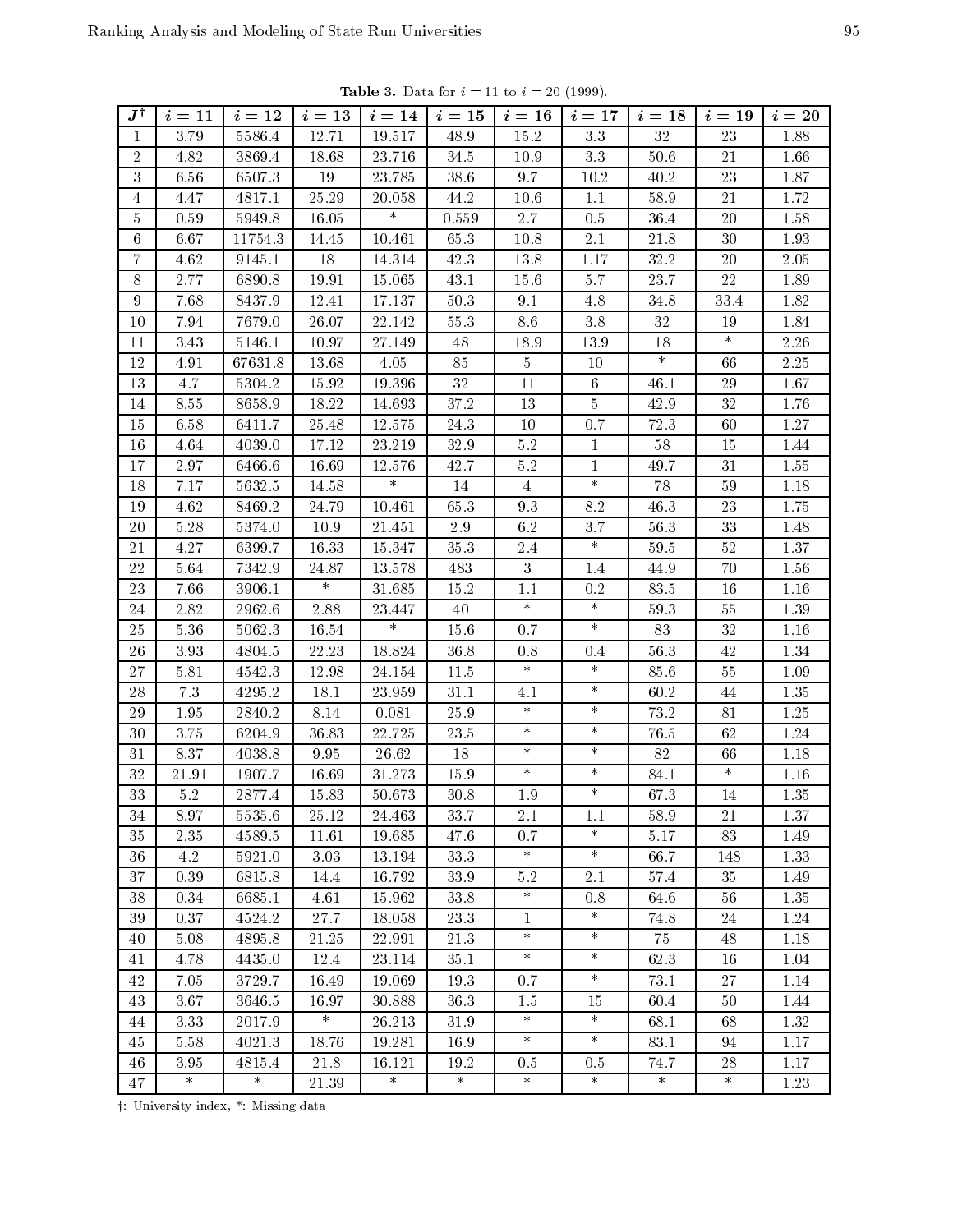ing, Data Envelopment Analysis (DEA) and neural networks [10-15]. In the area of university ranking, however, only a few developments have been reported in the literature [10,14], as considered in the following.

Sarrico and Dyson [10] reported on the process of performance measurement and ranking evaluation for the University of Warwick using the Boston Consulting Group (BCG) matrix and DEA technique. Post and Spronk [14] reported on the development of <sup>a</sup> procedure for performance benchmarking for UK university departments that extends the Data Envelopment Analysis (DEA) technique, to incorporate the interactive decision procedure, such as Interactive Multiple Goal Programming (IMGP). The resulting procedure is called an Interactive Data Envelopment Analysis (IDEA). It is a decision support tool that helps decision makers to select performance benchmarks that are both feasible and desirable and to identify benchmark partners that may be helpful in uncovering ways for achieving the selected performance standards. The IDEA concepts and characteristics were illustrated by means of the real data of UK university departments.

# Analysis of Modeling Techniques for University Ranking Problem

Theoretically speaking, the different techniques mentioned above can be applied to the authors ranking problem. Practically speaking, however, the successful application of these techniques are limited by the nature of the problem and the available data. The problem, as defined in the previous section, can be considered as <sup>a</sup> Multi Attributes Decision Making (MADM) problem. In this problem, a decision matrix is defined with  $m$  alternatives and  $n$  metrics (indicators, attributes or criteria). Alternatives are denoted by  $A_j$ , where  $j = 1, 2, \dots, m$  and metrics are denoted by  $X_i$ , where  $i = 1, 2, \dots, n$ . Hence,  $r_{ij}$  in this matrix defines the value obtained by the alternative,  $i$ , from This sec the metric,  $j$ , as illustrated in Table 4 (real data for  $r_{ij}$  are reported in Tables 2 and 3). In this case, an alternative defines a university and a metric defines an indicator (i.e., productivity indicator or performance measure, as illustrated in Tables <sup>2</sup> and <sup>3</sup> in terms of  $i = 1$  to  $i = 20$ ).

Techniques such as entropy, LINMAP, weighted

Table 4. Matrix denition of a MADM problem.

|                                           | $X_1$        | $X_2$                  | $\sim 100$ $\mu$ | $X_n$    |
|-------------------------------------------|--------------|------------------------|------------------|----------|
| $\begin{aligned} A_1\\ A_2 \end{aligned}$ | $r_{11}$     | $r_{12}$               |                  | $r_{1n}$ |
|                                           | $r_{\rm 21}$ | $r_{\rm 22}$           |                  | $r_{2n}$ |
|                                           |              |                        |                  |          |
|                                           |              |                        |                  |          |
| $A_m$                                     | $r_{m\,1}$   | $r_{m\hspace{0.4pt}2}$ |                  | $r_{mn}$ |

least square and eigenvalue can be applied to the MADM problem. In any case, alternatives,  $A_i$ , can be ranked, which is a desirable feature in analyzing the university ranking problem. The Eigenvalue method requires that the decision maker provides data regarding the pair-wise comparison of alternatives and the pair-wise comparison of metrics. However, for the problem described here, no such data is available and, hence, method cannot be applied.

In LINMAP, a linear program is used to define an ideal case and, then, alternatives are ranked, according to their proximity to the ideal case, using Euclidean distance. In addition, weights for indicators are also estimated, which is desirable. However, LINMAP requires the Decision Maker (DM) to perform a pairwise comparison on alternatives. Again, no such data is available here and, hence, the method cannot be applied. Similar difficulty arises when the weighted least square method is applied.

The DEA technique, although very promising in handling a problem such as the presented technique, is not applicable. This is because, in the present situation, one cannot sharply distinguish between the input variables and the output variables, which are vital in DEA. In <sup>a</sup> sense, neither the productivity indicators nor the performance measures, as illustrated in Table 1, could be fully distinguished as outputs and inputs, respectively. Refining the definitions of performance measures and productivity indicators and structuring them in <sup>a</sup> hierarchical fashion can encourage modeling using DEA approaches. Accordingly, within the framework of MADM techniques and considering the way measures are defined, it is the entropy technique which can be examined.

# Modeling University Ranking Problem Using Entropy

This section reports on the development of <sup>a</sup> formal model using the entropy method for ranking Iranian universities.

For each  $r_{ij}$  defined in the presented decision matrix (Table 4), one can estimate the  $P_{ij}$  i.e., the probability of an event called alternative  $j$  and indicator  $i$ , as:

$$
P_{ij} = r_{ij} / \sum_{i=1}^{n} r_{ij} \quad \forall \ i, j.
$$

and a sense, Pij is the normalized value for rij and t  $\sum_{i=1}^{n} P_{ij} = 1$ . By defining  $P_{ij}$ , one can now move to define entropy. Entropy is a concept in physical science, information theory and, even now, in social science that was originally proposed by Shannon [16- 18]. It measures the amount of uncertainty existent in the content of information in a message denoted by  $E_i$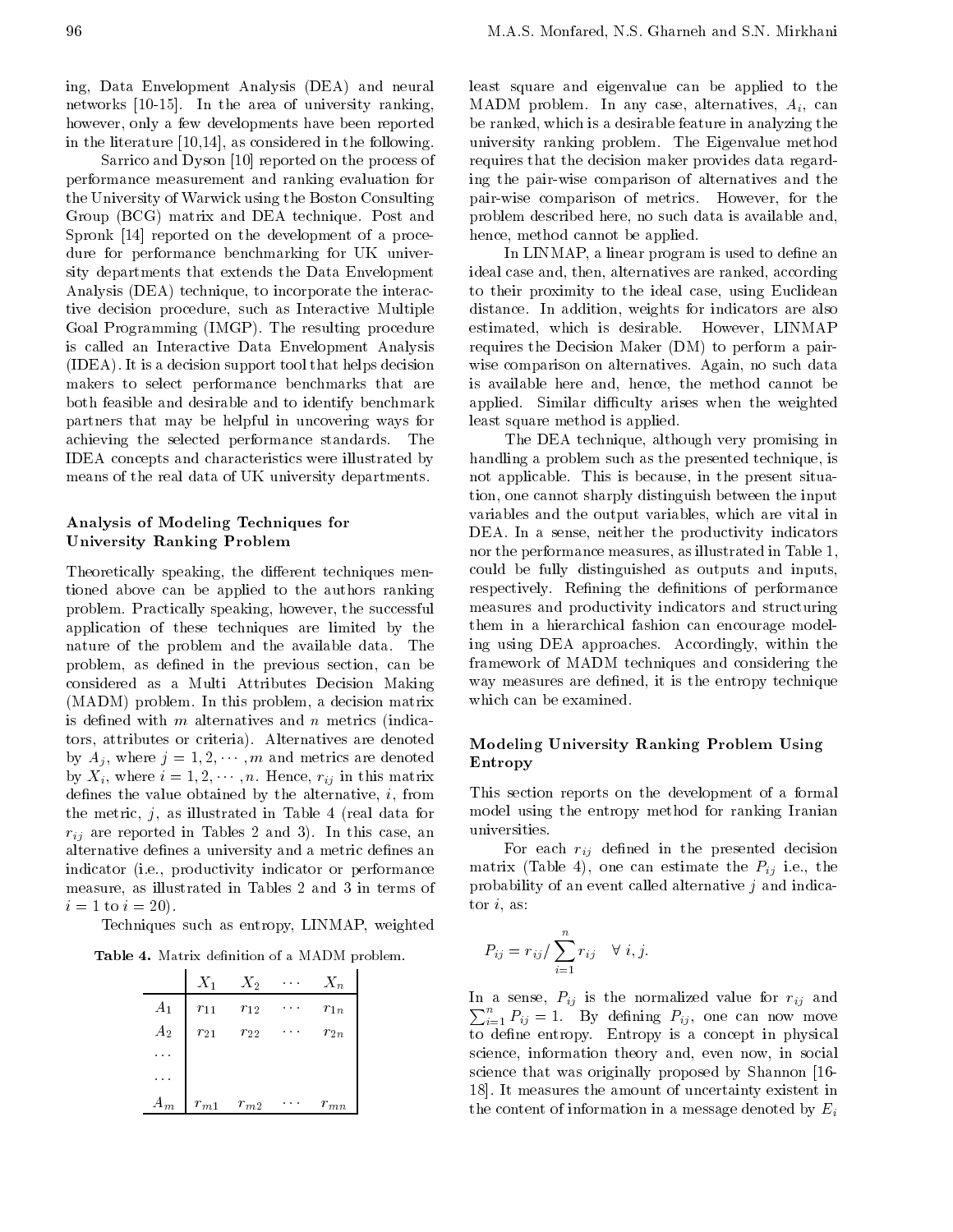| Table 5. Excerpts from entropy calculations. |  |
|----------------------------------------------|--|
|----------------------------------------------|--|

| $\boldsymbol{J}$ | Grade                            | $r_1$          | Normalized<br>$P_{1}$ | $P_1(\ln P_1)$ | $\sim$ $\sim$ $\sim$<br>$\sim$ 100 $\pm$ | $r_{16}$ | Normalized<br>$P_{16}$                                                                                                             | $P_{16}(\ln P_{16})$ | <b>Total Points</b><br>$(\boldsymbol{TP})$ |
|------------------|----------------------------------|----------------|-----------------------|----------------|------------------------------------------|----------|------------------------------------------------------------------------------------------------------------------------------------|----------------------|--------------------------------------------|
| $\perp$          |                                  | 8.1            | 0.022                 | $-0.084$       | $\alpha = \alpha - \alpha$               | 1.88     | 0.027                                                                                                                              | $-0.098$             | 616.2                                      |
| $\overline{2}$   |                                  | 6.7            | 0.018                 | $-0.073$       | $\sim 100$                               | 1.66     | 0.024                                                                                                                              | $-0.089$             | 429.3                                      |
| 3                |                                  | 11.1           | 0.030                 | $-0.106$       |                                          | 1.87     | 0.027                                                                                                                              | $-0.097$             | 719.6                                      |
| $\overline{4}$   |                                  | 10.9           | 0.030                 | $-0.105$       |                                          | 1.72     | 0.025                                                                                                                              | $-0.092$             | 539.3                                      |
| 5                |                                  | 16.9           | 0.046                 | $-0.142$       |                                          | 1.58     | 0.023                                                                                                                              | $-0.086$             | 653.1                                      |
| 6                |                                  | $\overline{2}$ | 0.005                 | $-0.028$       |                                          | 1.93     | 0.028                                                                                                                              | $-0.100$             | 1293.9                                     |
| 7                |                                  | 11.8           | 0.032                 | $-0.111$       |                                          | 2.05     | 0.030                                                                                                                              | $-0.104$             | 1003.6                                     |
| 8                |                                  | 13             | 0.036                 | $-0.119$       |                                          | 1.89     | 0.027                                                                                                                              | $-0.098$             | 766.5                                      |
| 9                | $\mathbf{1}$                     | 8              | 0.022                 | $-0.084$       |                                          | 1.82     | 0.026                                                                                                                              | $-0.095$             | 930.7                                      |
| 10               |                                  | 23.7           | 0.065                 | $-0.177$       |                                          | 1.84     | 0.027                                                                                                                              | $-0.096$             | 847.7                                      |
| 11               | $\mathbf{1}$                     | 0              | 0.000                 | 0.000          |                                          | 2.26     | 0.033                                                                                                                              | $-0.111$             | 559.7                                      |
| 12               |                                  | 0              | 0.000                 | 0.000          |                                          | 2.25     | 0.032                                                                                                                              | $-0.111$             | 7334.7                                     |
| 13               |                                  | 9.2            | 0.025                 | $-0.093$       | $\sim 100$                               | 1.67     | 0.024                                                                                                                              | $-0.090$             | 594.8                                      |
| 14               |                                  | 4.5            | 0.012                 | $-0.054$       | $\sim 100$                               | 1.76     | 0.025                                                                                                                              | $-0.093$             | 949.6                                      |
|                  |                                  |                |                       |                |                                          |          | Note that data for $j = 11$ and $j = 47$ are incomplete and, hence, both universities are not included in the computational phase. |                      |                                            |
|                  | and defined as in the following: |                |                       |                |                                          |          | new weight, $W_i$ , is:                                                                                                            |                      |                                            |

1.76 ce, both universities are not included in the computational phase.<br>
1.76 new weight,  $W_i$ , is: Note that data for  $\eta=$  11 and  $\eta=$  47 are incomplete and, hence, both universities are not included in the computational phase.

$$
E_i = k \sum_{i=1}^n P_{ij} \ln P_{ij} \quad \forall \ i.
$$

Also, " $\ln$ " stands for a Neperian logarithm and k is a positive constant defined as  $k = 1/\ln m$ , which is a normalizing positive constant to maintain  $0 \leq$  $E_i \leq 1$ , where m denotes the number of alternatives  $\frac{1}{\alpha}$  =  $\frac{1}{\alpha}$ , where m denotes the number of alternatives or entropy pap is maximized when different indicators share equal chance, i.e. for any i that  $P_{ij} = 1/n$ , then:

$$
k \sum_{i=1}^{n} P_{ij} \ln P_{ij}
$$
  
=  $k \left\{ \frac{1}{n} \ln \frac{1}{n} + \frac{1}{n} \ln \frac{1}{n} + \dots + \frac{1}{n} \ln \frac{1}{n} \right\}$   
=  $k \left\{ \frac{n}{n} \ln \frac{1}{n} \right\} = k \ln \frac{1}{n}.$ 

As entropy  $E_i$  obtains an appositive value between 0 and 1, it is useful to define  $d_i$  as the deviation of the *i*th indicator in the form of  $d_i = 1$  E<sub>i</sub> (for all i). The variable  $d_i$  is also called the degree of diversication or variety. If the DM has no reason to prefer one criterion over another, the principle of insufficient reason suggests that each one should be equally preferred. Then, the best weight set  $(W_i)$  one can expect, instead of the equal weight, is:

$$
W_i = d_i / \sum_{i=1}^n d_i \quad \forall \ i
$$

If the DM has a prior, subjective weight,  $\lambda_j$ , then, this can be adapted with the help of  $W_j$  information. The

$$
W_{i'} = [\lambda_i.W_i] / \sum_{i=1}^n \lambda_i.W_i \quad \forall \ i.
$$

#### Implementation of Entropy Model

 $\frac{-}{\epsilon}$  The entropy method has been implemented for the paper's case problem and the results are reported in Table 5. It should be noted, however, that indicators  $i15$ ,  $i16$ ,  $i17$  and  $i18$  are not considered in computation since their impacts are seen in the definition of  $i20$ , i.e.  $i20 = 0.1(2, i10 + 3, i10 + 4, i17 + i10)$ . Hence, only 16 indicators are remained, i.e.  $i1$  to  $i14$ ,  $i19$  and  $i20$ . From now on, they are renumbered as i1 through i16.

Table <sup>6</sup> illustrates the weight factors for i1 through i16 as estimated by the entropy method. In

Table 6. Linear weights from entropy model.

| $\overline{\text{Weight}}$ | Value  |  |
|----------------------------|--------|--|
| $W_1$                      | 0.0517 |  |
| $\overline{W}_2$           | 0.1037 |  |
| $\overline{W_3}$           | 0.0961 |  |
| $\overline{W}_4$           | 0.0773 |  |
| $\overline{W}_5$           | 0.0602 |  |
| $\rm\bar{W}_6$             | 0.0404 |  |
| $W_7$                      | 0.0268 |  |
| $\rm\bar{W}_8$             | 0.0419 |  |
| $\overline{W}_9$           | 0.0590 |  |
| $\overline{W}_{10}$        | 0.1323 |  |
| $\scriptstyle W_{11}$      | 0.0550 |  |
| $\scriptstyle W_{12}$      | 0.1084 |  |
| $\overline{W}_{13}$        | 0.0338 |  |
| $\overline{W_{14}}$        | 0.0437 |  |
| $\bar{W}_{15}$             | 0.0628 |  |
| $W_{16}$                   | 0.0057 |  |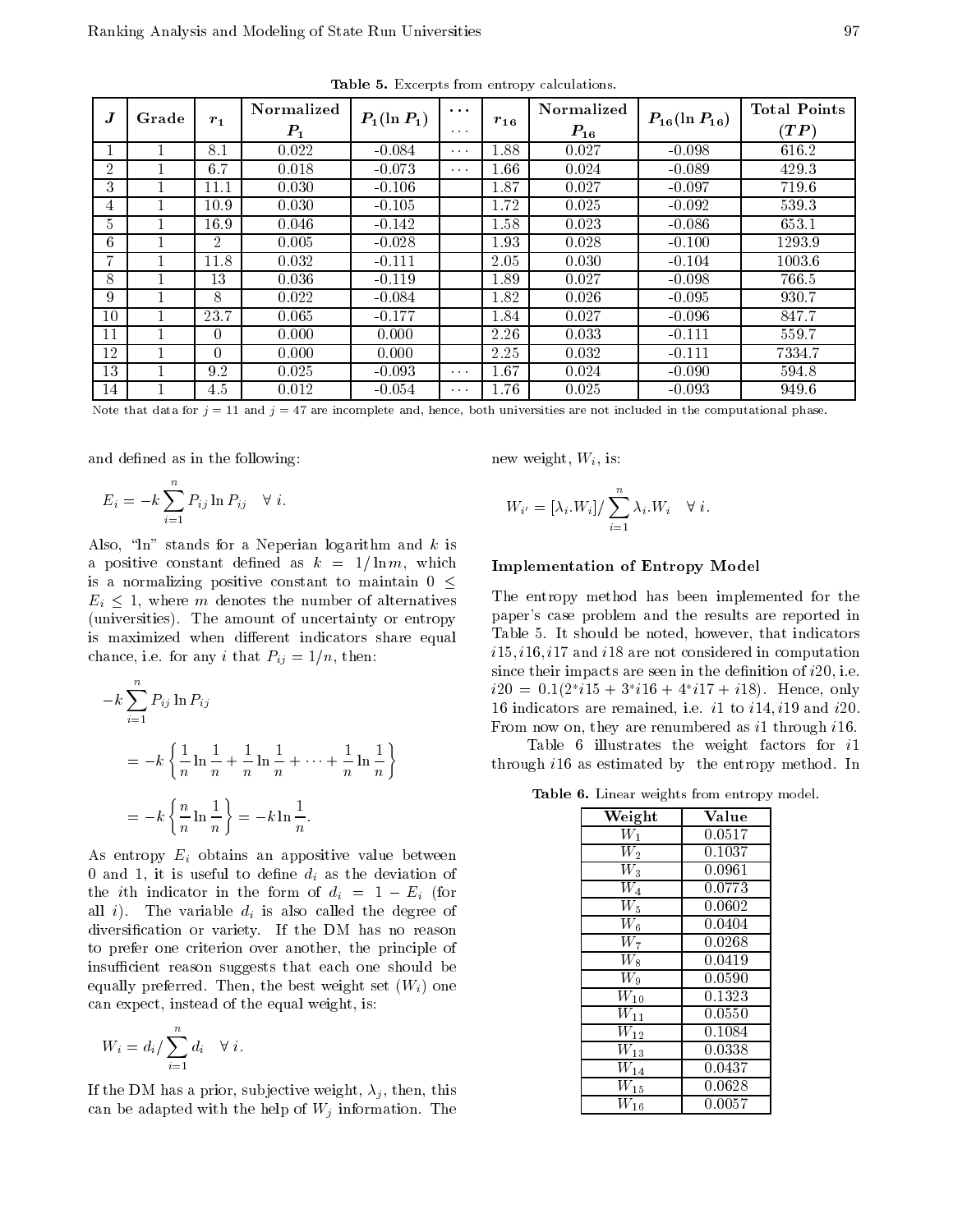|                 |                                        | Present        | <b>Total Points</b> | <b>New</b>     | Mismatch         |
|-----------------|----------------------------------------|----------------|---------------------|----------------|------------------|
| $\bm{J}$        | <b>University Name</b>                 | Grade          | Obtained $(TP_i)$   | Grade          | Index            |
| 1               | Isfahan University of Technology       | -1             | 616.2               | $\overline{2}$ | 1                |
| $\overline{2}$  | Esfahan                                |                | 429.3               | 3              | $\overline{2}$   |
| $\overline{3}$  | Shiraz                                 | $\mathbf{1}$   | 719.6               | $\overline{1}$ | $\overline{0}$   |
| 4               | Allame-Tabatabaei                      | 1              | 539.3               | 3              | $\overline{2}$   |
| 5               | Khajeh Nasir University of Technology  | $\mathbf{1}$   | 653.1               | $\overline{2}$ | 1                |
| $6\overline{6}$ | Tarbiyat Modares                       | $\mathbf{1}$   | 1293.9              | 1              | $\overline{0}$   |
| 7               | Tehran                                 | 1              | 1003.6              | 1              | 0                |
| 8               | Shahid Beheshti                        |                | 766.5               | 1              | 0                |
| $\overline{9}$  | Amir Kabir University of Technology    | $\mathbf{1}$   | 930.7               | $\mathbf{1}$   | $\overline{0}$   |
| 10              | Science and Technology of Iran         | 1              | 847.7               | 1              | $\overline{0}$   |
| 11              | Sharif University of Technology        |                | 559.7               | 3              | $\overline{2}$   |
| 12              | Zanjan University of Graduate Studies  | $\mathbf{1}$   | 7334.7              | $\mathbf{1}$   | $\overline{0}$   |
| 13              | Ferdosi Mashhad                        | 1              | 594.8               | $\overline{2}$ | 1                |
| 14              | Tabriz                                 |                | 949.6               | 1              | 0                |
| 15              | Yazd                                   | $\overline{2}$ | 706.0               | $\overline{2}$ | $\overline{0}$   |
| 16              | Shahid Bahonar                         | $\overline{2}$ | 449.0               | 3              | $\mathbf{1}$     |
| 17              | Alzahra                                | $\overline{2}$ | 716.0               | 1              | 1                |
| 18              | Art                                    | $\overline{2}$ | 633.7               | $\overline{2}$ | $\theta$         |
| 19              | Tehran Teacher Education University    | $\overline{2}$ | 925.5               | 1              | 1                |
| $\overline{20}$ | Shahid Chamran                         | $\overline{2}$ | 593.2               | $\overline{2}$ | 0                |
| 21              | Gilan                                  | $\overline{2}$ | 716.6               | $\mathbf{1}$   |                  |
| $\overline{22}$ | Mazandaran                             | $\overline{2}$ | 812.6               | $\mathbf{1}$   | 1                |
| 23              | Sistan-Baloochestan                    | $\overline{2}$ | 430.4               | 3              | 1                |
| 24              | Shahrekord                             | $\overline{3}$ | 328.9               | 3              | $\theta$         |
| 25              | Kordestan                              | 3              | 554.5               | 3              | $\Omega$         |
| 26              | Razi                                   | 3              | 529.2               | 3              | 0                |
| 27              | Ielam                                  | $\overline{3}$ | 503.1               | $\overline{3}$ | $\overline{0}$   |
| 28              | Booali Sina                            | 3              | 473.2               | 3              | $\overline{0}$   |
| 29              | Lorestan                               | 3              | 317.3               | 3              | 0                |
| 30              | Persian Gulf                           | 3              | 685.6               | $\overline{2}$ | 1                |
| 31              | Yasooj                                 | 3              | 454.0               | 3              | 0                |
| 32              | Valiasr Rafsanjan                      | 3              | 213.7               | 3              | 0                |
| 33              | Hormozgan                              | $\overline{3}$ | 320.9               | $\overline{3}$ | $\boldsymbol{0}$ |
| 34              | Arak                                   | $\overline{3}$ | 609.5               | $\overline{2}$ | 1                |
| 35              | Imam Khomeini International University | $\overline{3}$ | 511.4               | 3              | $\theta$         |
| 36              | Sahand University of Technology        | $\overline{3}$ | 661.4               | $\overline{2}$ | 1                |
| $\overline{37}$ | Oroomiye                               | 3              | 743.7               | 1              | $\overline{2}$   |
| 38              | Zanjan                                 | $\overline{3}$ | 734.7               | 1              | $\overline{2}$   |
| 39              | Mohaghegh Ardebili                     | 3              | 500.7               | $\overline{3}$ | 0                |
| 40              | Semnan                                 | 3              | 538.5               | 3              | $\overline{0}$   |
| 41              | Kashan                                 | 3              | 499.1               | $\overline{3}$ | $\overline{0}$   |
| 42              | Shahrood                               | $\overline{3}$ | 416.3               | $\overline{3}$ | $\overline{0}$   |
| 43              | Gorgan                                 | $\overline{3}$ | 404.2               | $\overline{3}$ | $\overline{0}$   |
| 44              | Damghan                                | $\overline{3}$ | 225.2               | 3              | $\overline{0}$   |
| 45              | Sabzevar Teacher Education University  | $\overline{3}$ | 448.6               | $\overline{3}$ | $\overline{0}$   |
| 46              | Birjand                                | 3              | 528.4               | $\overline{3}$ | $\overline{0}$   |
| 47              | Tabriz Teacher Education University    | $\overline{3}$ | 1.2                 | 3              | $\overline{0}$   |
|                 |                                        |                |                     |                |                  |

Table 7. Results from the entropy model.

fact,  $i1$  to  $i14$  matched exactly metrics 1 to  $14$ ,  $i15$ matched metric 19 and i16 matched metric 20, as illustrated in Table 1. These weights report on the relative importance of the presented performance measures and productivity indicators. As one can see, the most important factors are  $i10$ ,  $i12$ ,  $i2$  and  $i3$ , among others.

However, the entropy method cannot suggest to which grade <sup>a</sup> university belongs. Using the weight factors illustrated in Table 6, one can calculate the total points obtained by any university, as illustrated in Table 7. In order to determine a university ranking, the decision maker should intervene to determine the divid-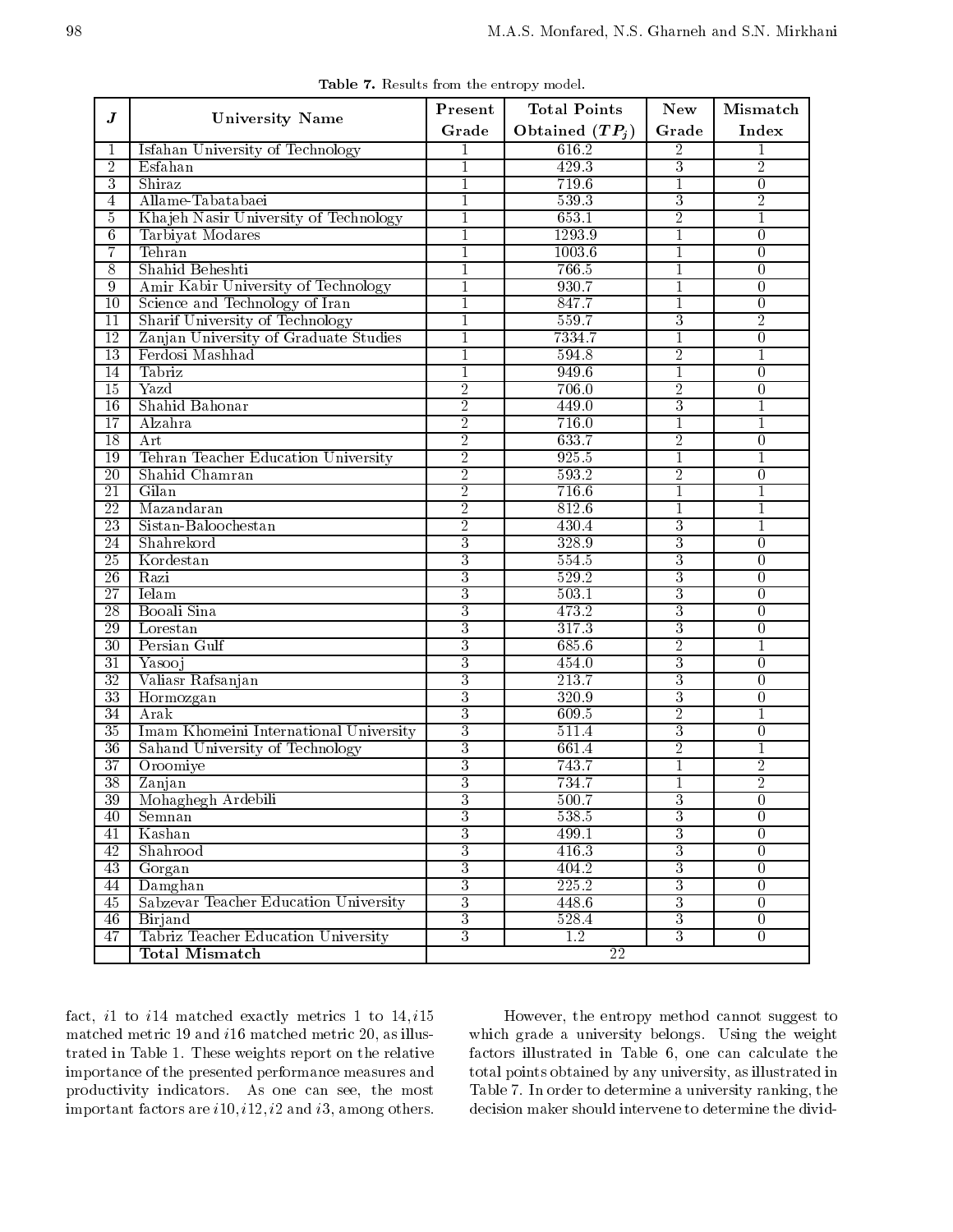ing points between neighboring classes of university. By looking into Table 7, one can see that, according to entropy implementation, the total points obtained range from 213.7 for  $j = 32$  (i.e.,  $TP_{32} = 213.7$ ) to 7334.7 for  $j = 12$  (i.e.,  $TP_{12} = 7334.7$ ). This is an extremely wide range. Meanwhile, the DM has to make decision on departing points in order to enable grade classication G1,G2 and G3. For example, if the DM assumes the classication, as suggested in Table 8, then, a university is G1 if at least 716 points are obtained and <sup>a</sup> university is G2 if the points obtained dropped between <sup>593</sup> and 715. Also, <sup>a</sup> university becomes G3 if points obtained are less than 592.

Based upon the decision made for points and grades, as in Table 8, the entropy based grading scheme against the current grading scheme are reported in Table 7. <sup>A</sup> mismatch (or inconsistency) index is introduced in this table in order to measure the difference between the current grade and the proposed new grade. As one can see, there is a large amount of mismatch between the present grading scheme and the one proposed by the entropy method. This is further analyzed in Table 9.

From Table 9, one can see that only <sup>8</sup> out of <sup>14</sup> currently G1 universities can still rank as G1, <sup>3</sup> universities are now located in G2 and <sup>2</sup> universities in G3. Again, from 9 currently G2 universities, only 3 universities are ranked G2 and the rest are displaced either in G1 or G3. The situation is better with G3 universities, where <sup>19</sup> out of <sup>24</sup> currently evaluated G3 universities have obtained the same grade, as illus-

|  |  |  |  | Table 8. Points and grades. |  |
|--|--|--|--|-----------------------------|--|
|--|--|--|--|-----------------------------|--|

| Grade 1 | $P_{j,G1} \geq 716$          |
|---------|------------------------------|
| Grade 2 | $593 \leq P_{i,G2} \leq 715$ |
| Grade 3 | $P_{i,G3} \leq 592$          |

Table 9. Summary of changes in grades according to entropy model.

|                | Number of                |                | Number of      |                |  |  |
|----------------|--------------------------|----------------|----------------|----------------|--|--|
|                | Universities in          |                | Universities   |                |  |  |
| Grade          | the Present              |                | Assessed by    |                |  |  |
|                | <b>Qualitative Based</b> |                |                | Entropy Model  |  |  |
|                | Assessment               | G1             | G <sub>2</sub> | G <sub>3</sub> |  |  |
| G1             | 14                       | 8              | 3              | 3              |  |  |
| G <sub>2</sub> | 9                        | 4              | 3              | $\overline{2}$ |  |  |
| G <sub>3</sub> | 24                       | $\overline{2}$ | 3              | 19             |  |  |
| Total          | 47                       | 14             | 9              | 24             |  |  |

trated in Table 9. However, the inconsistency between the entropy proposed grading scheme and the one currently in place is very large (total mismatch index is <sup>22</sup> units). In general, the inconsistency indicator is 42% since <sup>14</sup> out of <sup>33</sup> universities are displaced. Because it is assumed that the grades proposed by the committee of experts are valid, the present situation of 42% inconsistency can be evaluated as a failure for the entropy based modeling of the problem.

There are other difficulties associated with an entropy based modeling of the problem. The first difficulty is that a sharp distinction between a G1 university and <sup>a</sup> G2 university is obscured when the points obtained are about the border point (i.e., 715). <sup>A</sup> similar problem arises between a G2 university and <sup>a</sup> G3 university if the points obtained are around 592. The second difficulty is that the departing points between grades, i.e., between G1-G2 and G2-G3, are now dependent upon DM, which is a deficit. The third difficulty is that the points obtained by the universities are largely dispersed. From Table 7, for instance, it is evident that the university denoted by  $j = 12$  obtained 7334.7 points, while the university denoted by  $j = 17$ obtained only 716.0 points, realizing the fact that both belonged to the same G1 class. Therefore, this method is neutral toward the dispersion of points.

In order to enhance the modeling efforts, it is now required to improve the methodology, where the mere nature of the problem can be adequately captured and inherent difficulties, as discussed above, can be overcome. The adequacy of the model will be measured by <sup>a</sup> low index of inconsistency. This is considered in the next section where <sup>a</sup> new methodology, using mathematical programming techniques, is developed.

# DEVELOPMENT OF A NEW METHODOLOGY

The weight set,  $W_i$ , suggested by the entropy method were used in <sup>a</sup> linear combination, with indicator values,  $r_{ij}$ , to achieve the total points obtained by a university denoted as  $TP_j$ , i.e.:

$$
TP_j = \sum_{i=1}^n W_i r_{ij} \quad \forall \ j.
$$

This may cause some difficulties. First, a university from the G1 class and a university from the G2 class may both have almost similar  $TP_j$ . Second, deviation between  $TP_i$  within a class may become very large, i.e., two universities in the same class might have very different values of  $TP_i$ . To avoid these difficulties, the weight set should be developed in such <sup>a</sup> way that sharp distinction between classes becomes possible and dispersion within a class becomes limited.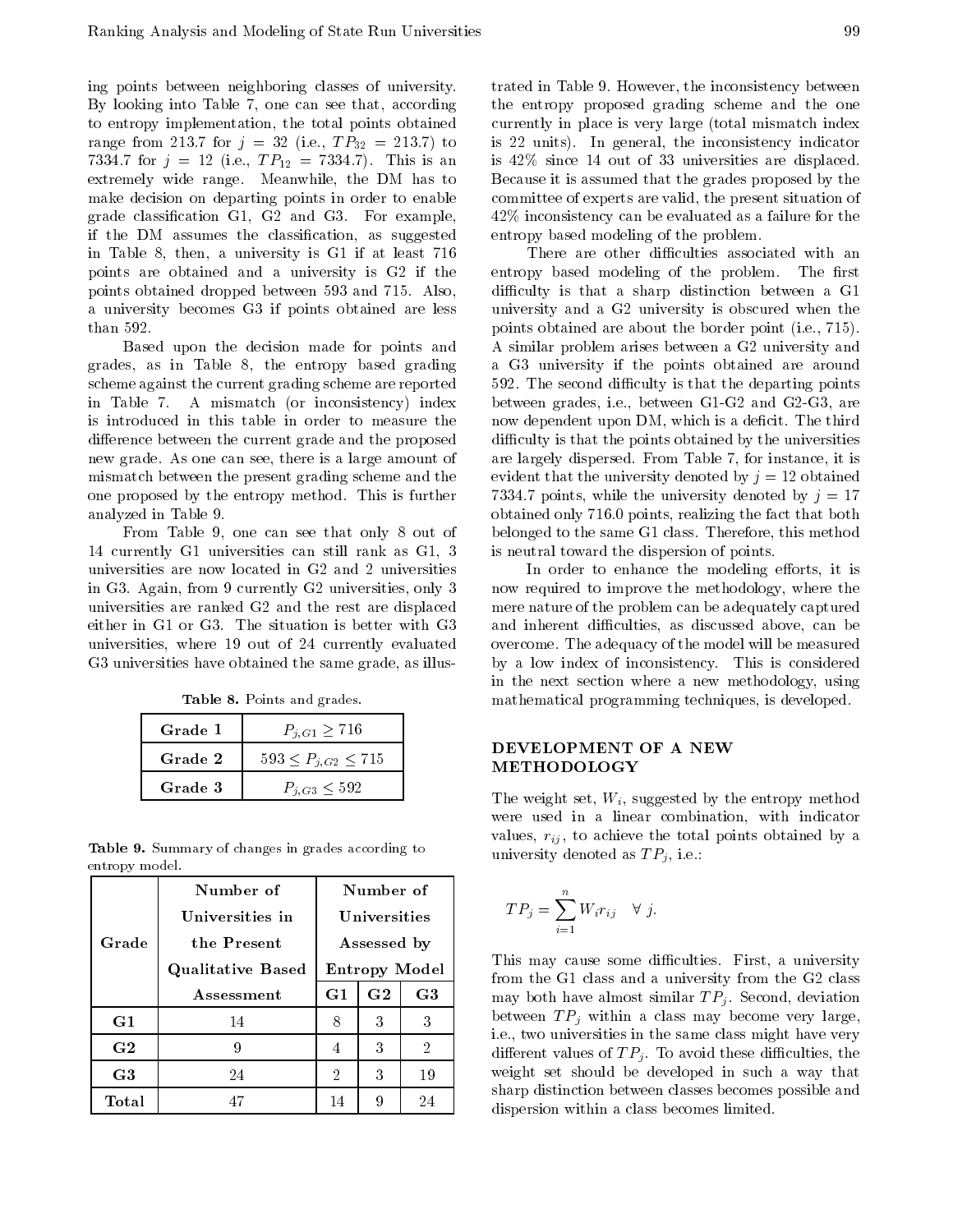In order to provide sharp distinction, one needs to provide a gap between classes, as illustrated in Figure 3. Here, any one of the G1 universities has a total point  $\sqrt{1-\frac{1}{2}}$  and  $\sqrt{1-\frac{1}{2}}$  for  $\sqrt{1-\frac{1}{2}}$ universities). In addition, if a university belongs to but the G2 university class, then, its total points must be within the range of <sup>1</sup> to <sup>2</sup> (i.e., <sup>1</sup>  $T_1$  is the complete  $T_2$  of  $T_3$  and  $T_4$  is  $T_5$  and  $T_7$  is  $T_7$  and  $T_8$  and  $T_7$  is  $T_8$  and  $T_8$  and  $T_9$  and  $T_9$  and  $T_9$  and  $T_9$  and  $T_9$  and  $T_9$  and  $T_9$  and  $T_9$  and  $T_9$  and  $T_9$  and  $T_$ total point is greater than 3 is a G3 university (i.e., <sup>T</sup> Pj 3 for j belongs to G3 universities).

For example, consider a university which has  $M$ taken total points of 669 and is now in the G1 class and another university which has taken total points of <sup>660</sup> and isin the G2 class, as illustrated in the second column of Table 10. Here, enough distinction between G1 and G2 classes is not maintained, since two neighboring universities are different by only 9 points. This can be very disputable. This problem could be avoided if enough distinctions were introduced in the formal model as, for example, is illustrated in the third column of Table 10. In this case, both universities, with <sup>660</sup> and 669 points, belong to the G1 class.

In Table 10, two variables are introduced as  $\alpha$ (i.e.,  $\Omega1$ <sup>1</sup> 0) and  (i.e., <sup>3</sup> 2), which dened the gap between neighboring classes G1-G2 and G2- G3, respectively (see also Figure 3). If the authors model can predict values for 0, 1, <sup>2</sup> and <sup>3</sup> with no intervention from the DM side, then, the second problem of the entropy based method can be resolved.

In order to manage the third problem of the entropy based model, that is, the dispersion problem discussed earlier, it can be assumed that points obtained by a university span from 0 to 1000 (recall that



Figure 3. Providing gaps between neighboring classes.

| Table 10. Ranges for G1, G2 and G3 universities. |
|--------------------------------------------------|
|--------------------------------------------------|

| Grade          | no Distinction | Classification with Classification with<br><b>Distinction</b>          |  |
|----------------|----------------|------------------------------------------------------------------------|--|
|                |                | (i.e., $\alpha = 0, \beta = 0$ ) $  (e.g., \alpha = 50, \beta = 50)  $ |  |
| G <sub>3</sub> | $0-333.3$      | $0 - 300$                                                              |  |
| G <sub>2</sub> | 334 666 6      | 350-650                                                                |  |
| G1             | 667-1000       | 700-1000                                                               |  |

<sup>2</sup> following linear programming model is formulated to using the entropy model points obtained by different universities ranges from 213.7 for  $j = 32$  to 7334.7 for  $j = 12$ ). Here, again the total points obtained by a university is still estimated by  $TP_j = \sum_{i=1}^n W_i r_{ij}$ , but, the weight factors need to be managed in such <sup>a</sup> way that the total points do not exceed 1000. The find weight factors (i.e.,  $W_i$ ) in order to accomplish our goals.

$$
Model\,\,(1)
$$

 $\max(\alpha + \beta)$ 

st

$$
\sum_{i=1}^{n} W_i r_{ij} \ge \Omega 0 \quad \forall \ j = 1, 2, \cdots 13
$$

(for 14 universities in G1 excluding  $j = 11$ ),

$$
\Omega 1 \leq \sum_{i=1}^{n} W_i r_{ij} \leq \Omega 2 \quad \forall \ j = 14, 16, \cdots, 22
$$

(for 9 universities in G2);

$$
\sum_{i=1}^{n} W_i r_{ij} \leq \Omega 3 \quad \forall \ j = 23, 25, \cdots, 45
$$

(for 24 universities in G3 excluding  $j = 47$ ),

$$
\sum_{i=1}^{n} W_i = 1,
$$
  
\n
$$
\Omega 1 \quad \Omega 0 \ge \alpha,
$$
  
\n
$$
\Omega 3 \quad \Omega 2 \ge \beta,
$$
  
\n
$$
W_i \ge 0 \quad \forall \ i = 1, 2, \dots, 16,
$$
  
\n
$$
\Omega 0, \Omega 1, \Omega 2, \Omega 3, \alpha, \beta \ge 0.
$$

If  $\alpha$  is considered equal to  $\beta$ , that is, to give equal distinction across neighboring grades, then, the objective function in Model 1 reduces to maximize  $\alpha$ . Different or equal values for  $\alpha$  and  $\beta$  solely depend on the objectives of the modeling put forward by the stakeholders.

Solving linear program (Model 1) apparently leads to computation of weights, W, and decision parameters, and the state of the state of the state of the state of the state of the state of the state of the used for the computation of total points obtained by a university. The "decision parameters" are used to make a decision regarding the rank for universities, as illustrated in Table 11.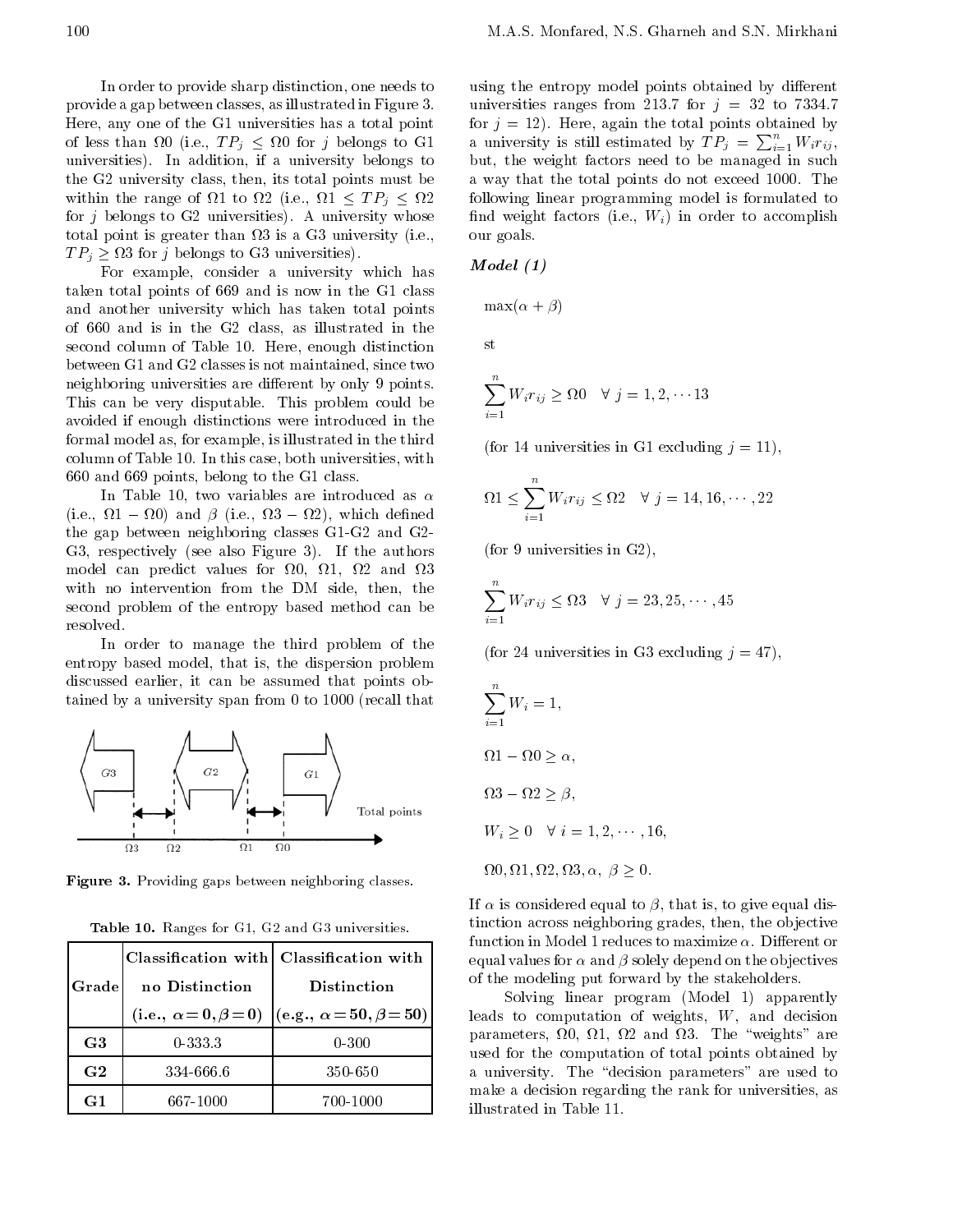Table 11. Evaluation of university ranking.

| Тf                                                                    | Then it is a  |  |
|-----------------------------------------------------------------------|---------------|--|
| $\boldsymbol{n}$<br>$\sum W_i r_{ij} \geq \Omega 0$<br>$i=1$          | G1 university |  |
| $\, n \,$<br>$\Omega$ 1 $\leq \sum W_i r_{ij} \leq \Omega$ 2<br>$i=1$ | G2 university |  |
| $\it n$<br>$\sum W_i r_{ij} \leq \Omega 3$                            | G3 university |  |

In this procedure, it is possible that the total points obtained by a university fall into gap intervals  $\alpha$  or  $\beta$  and produce vague situations. This is because  $\Omega$ 1  $\leq \sum_{i=1}^{n} W_i r_{ij} \leq \Omega$ 2 and  $\Omega$ 2  $\leq \sum_{i=1}^{n} W_i r_{ij} \leq \Omega$ are not defined. In such cases, a further elaboration of  $(10^{-10} - 2i)$ facts and figures are needed to enable decision-making.

If the linear program (Model 1) were feasible to solve, it would become clear that all <sup>47</sup> universities would be graded as the experts' committee at the Ministry of Science originally graded them, i.e., with <sup>a</sup> 0% inconsistency index. In this case, the linear program (Model 1) optimally determines values for weights,  $W$ , and decision parameters,  $\Omega$ 's. These results could also be used to verify the situation of any new university.

However, the implementation of linear program (Model 1), using the numerical data presented in Tables <sup>2</sup> and 3, has led to infeasible solution space, meaning that it is not possible to determine W and  $\Omega$ 's such that a current university's grades remain unchanged. Neither could sharp distinction between classes be maintained. This illustrates the fact that decisions made by the experts' committee at the Ministry of Science were not fully consistent. Such inconsistency can be attributed to the fact that human judgment is used to rank universities and this judgment could be wrong. It is also possible that inconsistency can be attributed to wrong data gathered from different universities, as illustrated in Tables 2 and 3. In any case, inconsistency could be actual and unavoidable.

The implication of an infeasible linear program (Model 1) is that the present ranking for some universities must be changed. Therefore, the implementation of <sup>a</sup> linear program (Model 1) can be used as <sup>a</sup> test program signaling the existence of logical inconsistency. This, however, cannot solve our problem, since weight factors (w) and decision parameters ( $\Omega$ 's) are needed  $\Box$ to be determined. This is the sub ject of the next subsection.

#### <sup>A</sup> Nonlinear Programming Model

In order to remedy the inconsistency problem illustrated above, a new model is presented. This model is

<sup>a</sup> nonlinear integer-programming model, as illustrated below.

$$
Model\,\left(2\right)
$$

$$
\max Z = \sum_{j=1}^n y_j,
$$

$$
\sum_{i=1}^{n} W_i r_{ij} \ge \Omega 0.y_j \quad \forall \ j = 1, 2, \cdots, 13
$$

<sup>3</sup> (for G1 universities);

$$
\sum_{i=1}^{n} W_i r_{ij} \ge \Omega 1.y_j \quad \forall \ j = 14, 16, \cdots, 22
$$

(for G2 universities, left tail);

$$
\sum_{i=1}^{n} W_i r_{ij} \le \Omega 2.y_j \quad \forall \ j = 23, 25, \cdots, 31
$$

(for G2 universities, right tail);

$$
\sum_{i=1}^{n} W_i r_{ij} \leq \Omega 3.y_j \quad \forall \ j = 32, 34, \cdots, 54
$$

(for G3 universities);

$$
W_i \ge 0.04 \quad \forall \ i = 1, 2, 16,
$$
  

$$
y_j \in \{0, 1\} \quad \forall \ j = 1, 2, 54,
$$

 0; 1; 2; <sup>3</sup> 0:

 $\sim$  model is non-model is considered and  $\mu$  is of a multiple tiplicative nature. Also, the model is integer because  $y_i$  variables are of a zero-one type. In this model, each university is located into its present grading scheme unless it causes inconsistency. If  $y_i = 1$ , it means that the present ranking for the  $j$ <sup>th</sup> university can be respected. If  $y_j = 0$  it means that the jth university should be displaced into a different class.

 $\sum_{i=1}^{n} y_i$ , is minimized in the authors' objective func-The inconsistency index, i.e. defined by [45] tion. This leads to maximization of  $\sum_{i=1}^{n} y_i$ , i.e. the number of correctly evaluated and rated universities.

In this model, 54  $y_j$  variables are introduced. This is because 45 universities are considered, including 13 G1, 9 G2 and 23 G3 universities  $(J = 11$  and  $J = 47$ are excluded for their incomplete data sets). Since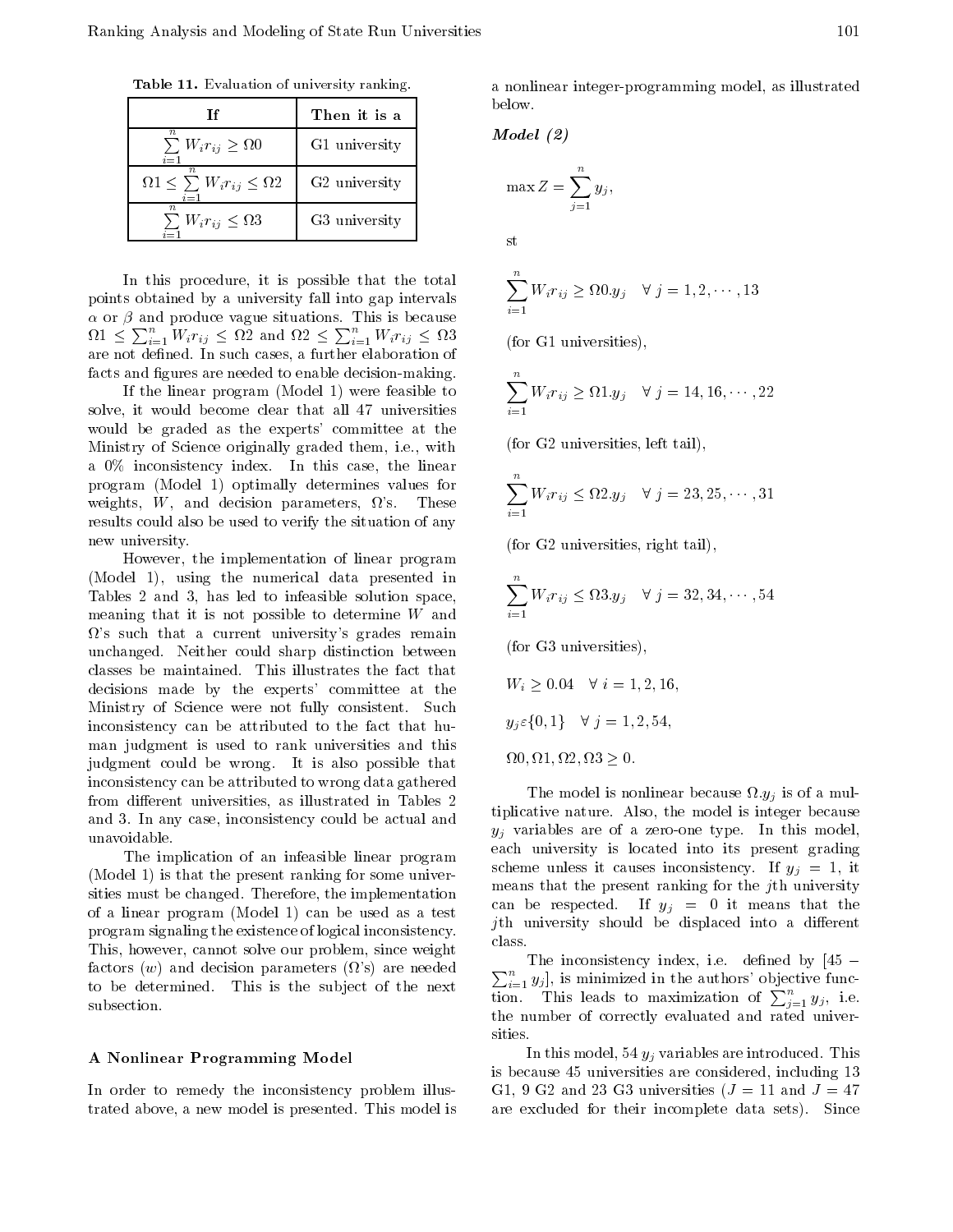universities in the G2 class are checked from both tails, one needs extra 9  $y_j$ , making  $45 + 9 = 54$   $y_j$ in total.

When Model 2 is solved, all information required for decision making and analysis becomes available. The values for 0; 1; 2 and 3 provide break points for deciding on grades  $G1$ ,  $G2$  and  $G3$ , as illustrated earlier. The values for weightings,  $W_i$ , enable the evaluation of a new university or a change in the status of a present one. Finally, the values for  $y_i$  determine whether or not <sup>a</sup> university is ranked according to what is presently suggested by the experts. For example, if  $y_j = 1$ , then, it can be said that the jth university is correctly assessed. But, if  $y_j =$ 0, then, the  $j$ th university's ranking suggested by the model is different from the present one. Here, in order to find the new ranking, the total points obtained, i.e.  $TP_j = \sum_{i=1}^n W_i r_{ij}$ , can be estimated.

Despite the advantages of the newly developed model (Model 2), it is difficult to solve this model. This is because no solution procedure is available for Model 2. However, it is possible to reduce Model 2 into an integer program in which  $\Omega$ 's variables assume constant values, as described in the following procedure:

1. Set values for  $\Omega$ 's,

- 2. Solve reduced form of Model 2 and obtain  $W_i$ ,
- 3. Find inconsistency index, if satisfactory, terminate,
- Go to step 1 and change values. 4.

 $\sum_{i=1}^{n} W_i = 1$ , as considered in Model 1, can improve  $\qquad$  <sub>pla</sub> Through experimentation, it was found that relaxing the results. Hence, this equation is not included in Model 2. It was also found that adding a lower bound on  $W_i$  could also improve the results, so that  $W_i$ 0:04 was included in Model 2. This procedure was implemented and the results are reported in Tables 12 and 13.

The results illustrated in Table 13 are interesting. The total mismatch (or inconsistency) index is now reduced from the 22 units of an entropy based model to only 11 for the new model. Since the present ranking scheme is based mainly on human judgment, one can expect to have some degree of inconsistency.

# CONCLUDING REMARKS

General purpose MADM techniques, such as entropy, could not effectively model public sector university ranking decision problems. Such decision problems require a new methodology to be developed, as shown in this paper, in order to capture the mere nature of the particular situation.

In the framework of an input-output analysis, <sup>a</sup> new methodology was developed and tested using

| Table 12. Weights estimated by the new model. |  |  |  |
|-----------------------------------------------|--|--|--|
|                                               |  |  |  |

| Weight             | Value |  |
|--------------------|-------|--|
| $W_1$              | 0.040 |  |
| $\scriptstyle W_2$ | 0.040 |  |
| $W_3$              | 0.056 |  |
| $W_4$              | 0.040 |  |
| $\scriptstyle W_5$ | 0.040 |  |
| $\scriptstyle W_6$ | 3.453 |  |
| $W_7$              | 1.014 |  |
| $W_8$              | 0.522 |  |
| $W_9$              | 1.710 |  |
| $W_{10}$           | 0.040 |  |
| $W_{11}$           | 1.204 |  |
| $\mathcal{W}_{12}$ | 0.006 |  |
| $W_{13}$           | 0.218 |  |
| $\mathcal{W}_{14}$ | 0.768 |  |
| $\mathcal{W}_{15}$ | 0.099 |  |
| $W_{16}$           | 0.040 |  |

 $-$  leading to more acceptances among administrators. real data to formalize the currently ad-hoc decision making system. The first advantage of the authors methodology is that it proposes a sound and reasonable platform for the evaluation of state run universities. Therefore, the results obtained by this formal methodology illustrate more rationality and transparency, The second advantage of the proposed model is that it enables the systematic evaluation of new universities that have yet to be evaluated. Finally, this model can be used as <sup>a</sup> vehicle for detecting the constantly changing status of the universities and, hence, provide new evaluations. Despite the above advantages, it must be noted that finding decision parameters  $(\Omega)$ s) is currently very tedious. Further investigation is needed to facilitate currently interactive integer programming problem solving.

# ACKNOWLEDGMENT

The data provided by the OPAD of the Ministry of Research, Science and Technology of Iran is greatly appreciated. Interesting and careful comments made by three anonymous referees have added to the readability and clarity of the paper, for which the authors are grateful.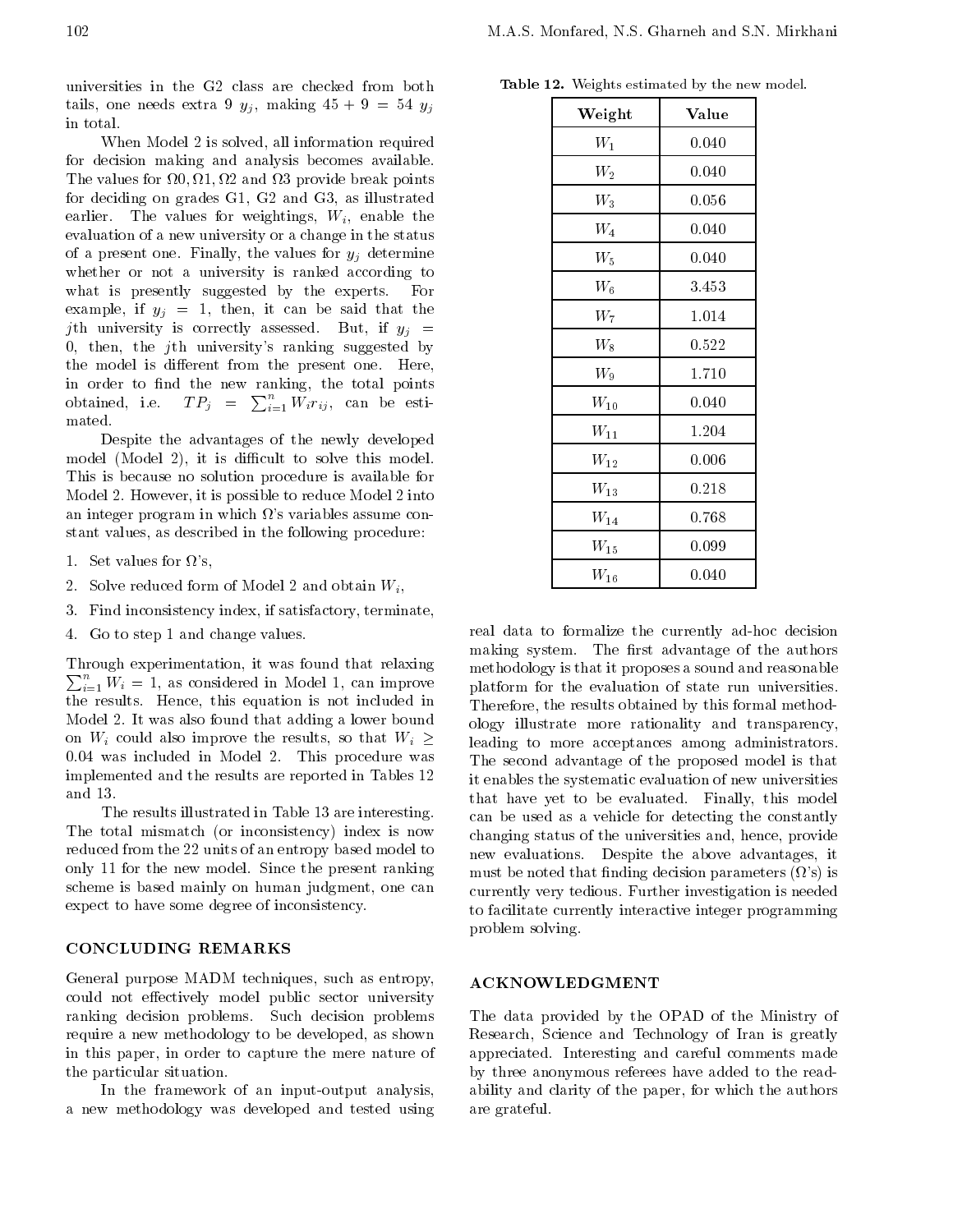| <b>University Name</b>                 | Present        | <b>New</b>       | Mismatch         |
|----------------------------------------|----------------|------------------|------------------|
|                                        | Grade          | Grade            | Index            |
| Isfahan University of Technology       | $\mathbf{1}$   | $\mathbf{1}$     | $\overline{0}$   |
| Esfahan                                | $\mathbf{1}$   | $\mathbf{1}$     | $\boldsymbol{0}$ |
| Shiraz                                 | $\mathbf{1}$   | $\mathbf{1}$     | $\boldsymbol{0}$ |
| Allame Tabatabaei                      | $\mathbf{1}$   | $\mathbf{1}$     | $\overline{0}$   |
| Khajeh Nasir University of Technology  | $\mathbf{1}$   | $\mathbf{1}$     | $\overline{0}$   |
| Tarbiyat Modares                       | $\mathbf{1}$   | $\mathbf{1}$     | $\boldsymbol{0}$ |
| Tehran                                 | $\mathbf{1}$   | $\mathbf{1}$     | $\overline{0}$   |
| Shahid Beheshti                        | $\mathbf{1}$   | $\mathbf{1}$     | $\Omega$         |
| Amir Kabir University of Technology    | $\mathbf{1}$   | $\mathbf{1}$     | $\overline{0}$   |
| Science and Technology of Iran         | $\mathbf{1}$   | $\mathbf{1}$     | $\Omega$         |
| Sharif University of Technology        | $\mathbf{1}$   | $\mathbf{1}$     | $\overline{0}$   |
| Zanjan University of Graduate Studies  | $\mathbf{1}$   | $\mathbf{1}$     | $\overline{0}$   |
| Ferdosi Mashhad                        | $\,1$          | $\mathbf{1}$     | $\boldsymbol{0}$ |
| Tabriz                                 | $\mathbf{1}$   | $\mathbf{1}$     | $\boldsymbol{0}$ |
| Yazd                                   | $\overline{2}$ | $\overline{2}$   | $\overline{0}$   |
| Shahid Bahonar                         | $\sqrt{2}$     | 3                | $\mathbf{1}$     |
| Alzahra                                | $\sqrt{2}$     | $\mathbf{1}$     | 1                |
| Art                                    | $\overline{2}$ | $\overline{2}$   | $\overline{0}$   |
| Tarbiat-e Moalem Tehran                | $\overline{2}$ | $\mathbf{1}$     | 1                |
| Shahid Chamran                         | $\overline{2}$ | $\sqrt{2}$       | $\boldsymbol{0}$ |
| Gilan                                  | $\sqrt{2}$     | $\mathbf{1}$     | 1                |
| Mazandaran                             | $\sqrt{2}$     | $\mathbf{1}$     | $\mathbf{1}$     |
| Sistan-Baloochestan                    | $\sqrt{2}$     | $\sqrt{2}$       | $\overline{0}$   |
| Shahrekord                             | $\sqrt{3}$     | 3                | $\boldsymbol{0}$ |
| Kordestan                              | $\overline{3}$ | $\overline{3}$   | $\boldsymbol{0}$ |
| Razi                                   | 3              | 3                | $\overline{0}$   |
| Ielam                                  | 3              | 3                | $\Omega$         |
| Booali Sina                            | 3              | 3                | $\boldsymbol{0}$ |
| Lorestan                               | 3              | 3                | $\boldsymbol{0}$ |
| Khalij-e Fars                          | 3              | $\sqrt{2}$       | 1                |
| Yasooj                                 | $\overline{3}$ | 3                | $\boldsymbol{0}$ |
| Valiasr Rafsanjan                      | 3              | 3                | $\overline{0}$   |
| Hormozgan                              | $\sqrt{3}$     | $\sqrt{3}$       | $\boldsymbol{0}$ |
| Arak                                   | $\overline{3}$ | $\overline{2}$   | 1                |
| Imam Khomeini International University | $\overline{3}$ | $\overline{3}$   | $\overline{0}$   |
| Sahand University of Technology        | $\overline{3}$ | $\overline{2}$   | 1                |
| Oroomiye                               | $\overline{3}$ | $\mathbf{1}$     | $\overline{2}$   |
| Zanjan                                 | 3              | $\overline{2}$   | $\mathbf{1}$     |
| Mohaghegh Ardebili                     | $\sqrt{3}$     | 3                | $\overline{0}$   |
| Semnan                                 | $\overline{3}$ | 3                | $\overline{0}$   |
| Kashan                                 | $\overline{3}$ | 3                | $\overline{0}$   |
| Shahrood                               | $\overline{3}$ | $\overline{3}$   | $\overline{0}$   |
| Gorgan                                 | 3              | 3                | $\boldsymbol{0}$ |
| Damghan                                | 3              | 3                | $\overline{0}$   |
| Sabzevar Teacher Education University  | $\overline{3}$ | $\overline{3}$   | $\overline{0}$   |
| Birjand                                | $\overline{3}$ | $\boldsymbol{3}$ | $\overline{0}$   |
| Tabriz Teacher Education University    |                |                  |                  |
|                                        | $\overline{3}$ | $\overline{3}$   | $\Omega$         |

Table 13. Results from the new model.